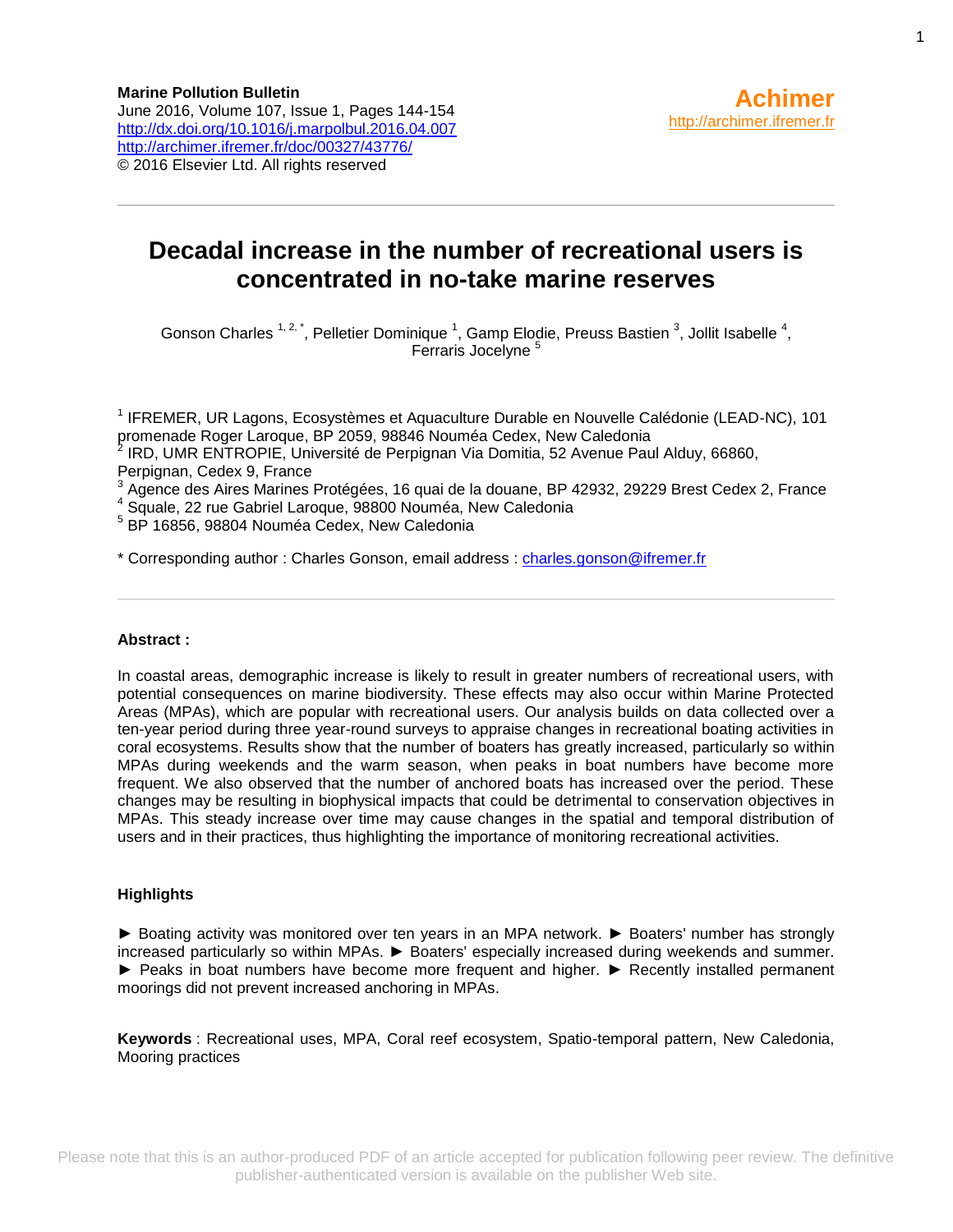### **1. Introduction**

In recent decades, coastal areas have been facing a substantial increase in both demography (Vallega, 2001; Duedall and Maul, 2005) and touristic development (Davenport and Davenport, 2006). As a consequence, recreational uses have increased and diversified (Chaboud et al., 2004; Widmer and Underwood, 2004; Monz et al., 2010). In particular, leisure transport has increased in a non-linear fashion with considerable impact on the coastal environment (Davenport and Davenport, 2006). Recreational uses are of importance in coastal areas (Kenchington, 1990), as has been shown for various regions of the world such as the Great Barrier Reef (Kenchington, 1993), Sydney harbor in Australia (Widmer and Underwood, 2004), Narragansett Bay in Rhode Island, USA (Dalton et al., 2010) and in Majorca, Spain (Balaguer et al., 2011).

Marine Protected Areas (MPAs) are now a central tool for ecosystem-based management of coastal and marine areas (Agardy, 2000; Browman and Stergiou, 2004). Their number and area is increasing worldwide (Wood et al., 2008; De Santo, 2013) in order to meet the international targets set by the World Summit on Sustainable Development (WSSD, http://www.un.org) and the United Nations Convention on Biological Diversity (CBD, https://www.cbd.int/web/default.shtml). MPAs may have a positive effect on visitor numbers, with subsequent benefits for the local economy (Alban et al., 2008). This increase may in turn support their existence or establishment despite their cost (Balmford et al., 2004). Recreational non-extractive users (i.e. excluding any kind of fishing) are generally authorized within MPA boundaries (Shivlani and Suman, 2000; Smallwood et al., 2012a). It may therefore be hypothesized that in coastal areas the proportion of such users will increase as more MPAs are established, which in turn may become a concern for the attainment of MPA management goals. Many studies have demonstrated that recreational non-extractive activities result in specific disturbances to and impacts on habitats and species, depending on user numbers and practices. For instance, anchoring has been shown to impact the composition and cover of marine biotic habitats (Walker et al., 1989; Glynn, 1994; Backhurst and Cole, 2000; Milazzo et al., 2002; Milazzo et al., 2004; Saphier and Hoffman, 2005; Davenport and Davenport, 2006; Lloret et al., 2008; Maynard et al., 2010). Trampling by recreational users in very shallow water (Leujak and Ormond, 2008) has similar impacts on habitats (Kay and Liddle, 1989; Neil, 1990; Rodgers and Cox, 2003; Juhasz et al., 2010) and on macro-invertebrates (Brown and Taylor, 1999; Casu et al., 2006). Boat traffic emerges as a source of disturbance for fish (Codarin et al., 2009; Slabbekoorn et al., 2010; Whitfield and Becker, 2014) and mammals (Bejder et al., 2006; Hodgson and Marsh, 2007; Rako et al., 2013; Merchant et al., 2014).

As well as conservation objectives, MPAs frequently seek to achieve socio-economic management goals (Claudet and Pelletier, 2004; Pomeroy et al., 2005; Pelletier, 2011), including the maintenance of sustainable uses. However, local density of boats has been shown to negatively affect boaters' satisfaction and their perception of safety levels (Ashton and Chubb, 1972). High local density of boats also increases the likelihood of conflicts between recreational boaters, especially near large metropolitan areas (Heatwole and West, 1982). Boat density, however, is not the only identified cause of such conflicts. Specific recreational craft such as jet-skis are associated with disturbance and give rise to conflict among users, even though relatively few people use them (Widmer and Underwood, 2004).

The number of recreational users has been identified as the main information on uses required for protected area management (Griffin et al., 2010). However, although this overall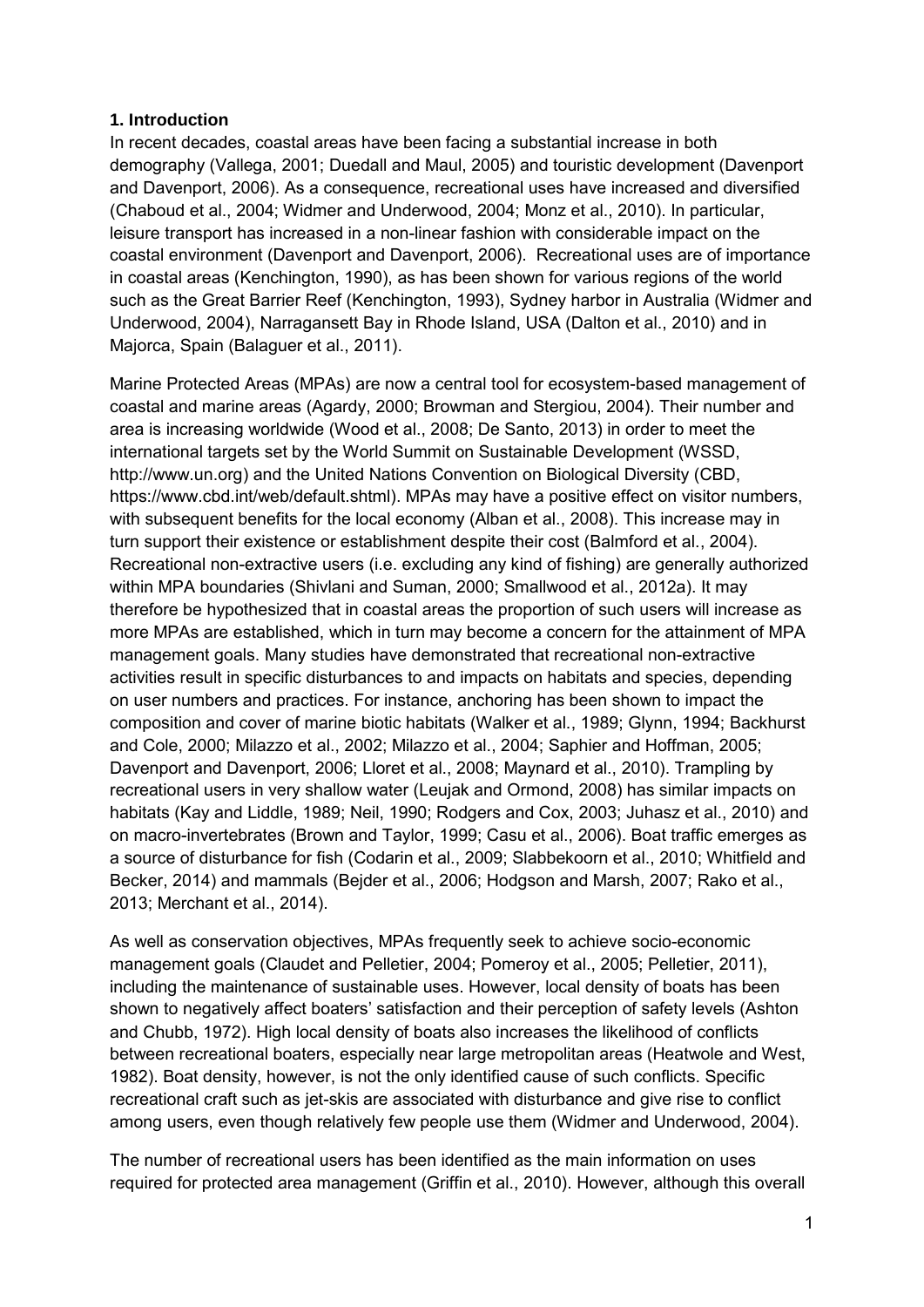number is informative, it reflects neither the spatial and temporal distribution of users nor the variety of activities practiced (Gray et al., 2010). Such information is necessary for design and site selection of MPAs (Parnell et al., 2010), for assessing human impacts on biodiversity (Chabanet et al., 2005) and MPA efficiency (Pelletier et al., 2005), and consequently for adapting management strategies to mitigate these impacts (Davenport and Davenport, 2006; Lloret et al., 2008).

The lack of spatial data on recreational uses in the marine environment was previously reported (e.g. St. Martin and Hall-Arber, 2008) and accounted for by the logistics needed to survey dynamic and ephemeral activities in often extensive coastal and marine areas (Smallwood et al., 2011). However, in recent years several studies have assessed spatial patterns in recreational uses from field data (see references below). They show that the spatial distribution of boaters depends on factors such as habitat type, adjacent land tenure, MPA setting, boat type (Sidman and Fik, 2005; Dalton et al., 2010; Smallwood et al., 2011), and activity (Shivlani and Suman, 2000; Smallwood et al., 2012b). To our knowledge, there is no study documenting the inter-annual evolution of such spatial patterns, although it might be expected that the increase and diversification of recreational activities are likely to affect the spatial distribution of users.

Like spatial patterns, the short-term temporal distribution of recreational users depends on boat type and activity (Smallwood et al., 2011). A number of studies show that several factors significantly influence the number and spatial distribution of boats, including season, day type and weather conditions (Kuentzel and Heberlein, 1992; Smallwood et al., 2012a; Smallwood et al., 2012b; Smallwood, 2011; Martin and Hall-Arber, 2008; Gray et al., 2010; Dalton et al., 2010; Widmer and Underwood, 2004; Balaguer et al., 2011; Navarro-Jurado et al., 2013). These studies show that more boats are observed at weekends and on bank holidays (e.g. National Day), during summer months and when the weather is sunny (Widmer and Underwood, 2004; Smallwood and Beckley, 2008; Dalton et al., 2010; Smallwood et al., 2011). All together these factors were found to partly explain intra-annual variations of recreational use. But there is no study about possible changes in the relative importance of these factors over years. Such information would certainly help to anticipate expected user pressures and adapt management strategies accordingly, in order to i) mitigate the consequences of high use level on biodiversity and ii) maintain user satisfaction and safety (Davenport and Davenport, 2006). In particular, crowding – defined here as extreme values (peaks) in user numbers – is likely to cause the displacement of users and thus influence their distribution at several spatial scales. We could find no published study addressing the evolution either of peak event frequency or of their magnitude.

This paper aims to assess spatial and temporal patterns of recreational users over a decade in a coastal area that has been subject to a marked demographic increase over the same period. This area is located in a coral reef ecosystem and encompasses several no-take reserves where boat access is permitted. We first studied changes in the distribution of users inside and outside these reserves, both overall and per boat type. In a second stage, we examined the influence of short-term temporal factors, such as season and day type (weekday versus weekend) on mean boat numbers and on the occurrence of peak numbers. Lastly, we investigated changes in mooring use as a consequence of increasing numbers of recreational boaters.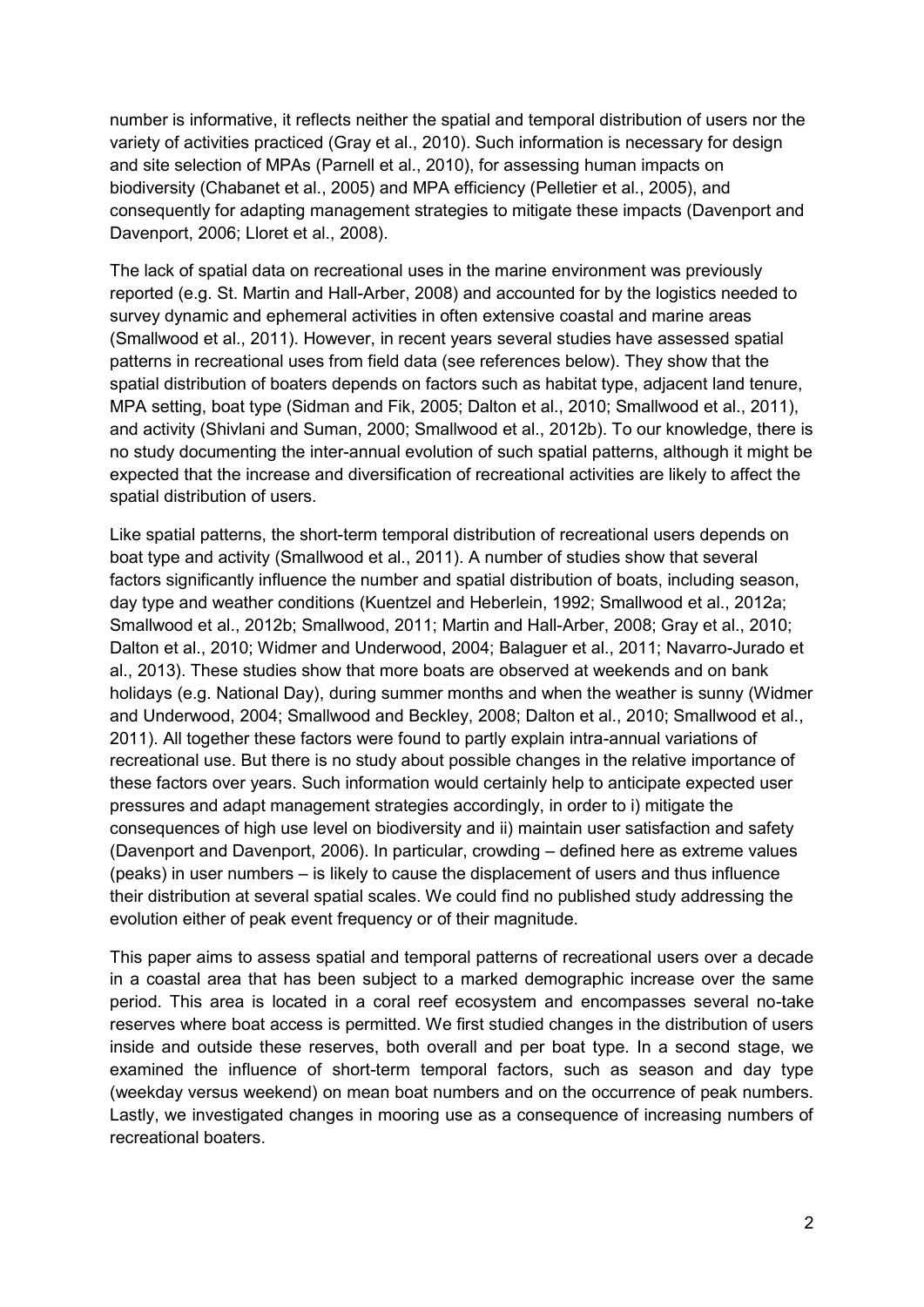### **2 Materials and methods**

### **2.1 Study site**

New Caledonia is located in the South Pacific approximately 1500 km north-east of Australia. The New Caledonian lagoon has an exceptionally high diversity of habitat (Andrefouët and Torres-Pulliza, 2004), fish (Chabanet et al., 2010), and emblematic species such as turtles and dugongs. Eighty percent of the lagoon surface area was inscribed on the World Heritage list in 2008 (David et al., 2010). Most of the population lives in the Noumea area, which encompasses the cities of Noumea, Païta, Dumbea and Mont-Dore (Fig. 1) with around 180,000 people in 2014, according to the latest demographic census taken in 2014 (ISEE, 2014) (Fig. 2). The population of Dumbea and Païta increased at a rate of 5% per year between 2004 and 2014, twice the increase rate of Noumea city and of New Caledonia as a whole. This study focuses on the islets and reefs in the lagoon facing the Noumea area.

Boating is a highly popular recreational activity in New Caledonia: in 2014, 8% of Noumea area inhabitants owned a boat, as against 6.4% in 2004 (Fisheries Office of the New Caledonian Government, unpublished data. Fig. 2). There are numerous boating amenities (mainly launch ramps) in the Noumea area. In the last decade, the number of registered recreational boats in the Noumea area increased to more than 14,100 in 2013, of which 38% were motorboats, 8% jet-skis, 8% sailboats and 46% other types of boat according to official data from the New Caledonian government. This sharp increase in boat numbers has become a concern for environmental management and especially for lagoon management.

Among the many reefs and islets in the study area (Fig. 1), we selected eleven sites (seven islets and three reefs), located within 10 nautical miles from the Noumea area, all of which are popular destinations for recreational boaters. The selected sites include two no-take MPA islets and one no-take MPA reef, where all extractive activities (fishing and shell collection) are banned, but entry is not restricted. Inside these MPAs, thirty-eight permanent moorings were installed before 2012 and four more since then. The two protected islets have a number of amenities, such as shelters, barbecue sites, a pontoon, a botanic path, information signs and dry toilets (installed between 2010 and 2013). The three MPAs are among the closest sites to Noumea city, where the majority of launch ramps and marinas are located.

## **2.2 Data collection**

For this study, we used count data of recreational boats recorded over three year-round periods of time, in 2005/2006, 2008/2009 and 2013/2014. Field trip planning was temporally stratified per day type (weekday and weekend) and season (cold and warm season) (Table 1). The cold season lasts from May to October and the warm season from November to April. Forty-three aerial trips were undertaken from March 2005 to February 2006 (Jollit, 2010), 45 boat trips from March 2008 to February 2009 (Preuss, 2012), and 30 aerial and boat trips from March 2013 to February 2014.

Each site was observed at a close distance to ensure the identification of boat type and mooring type for each boat. The duration of a trip was around one hour for an aerial survey and two to three hours for a survey by boat. In 2013, six paired aerial and boat-based trips were conducted to investigate the consistency of the data collected from the two methods. Results of Wilcoxon tests indicated no significant difference in the overall number of boat counts between aerial and boat-based surveys at 5% error rate. This was also the case for boat counts per boat type and per mooring type.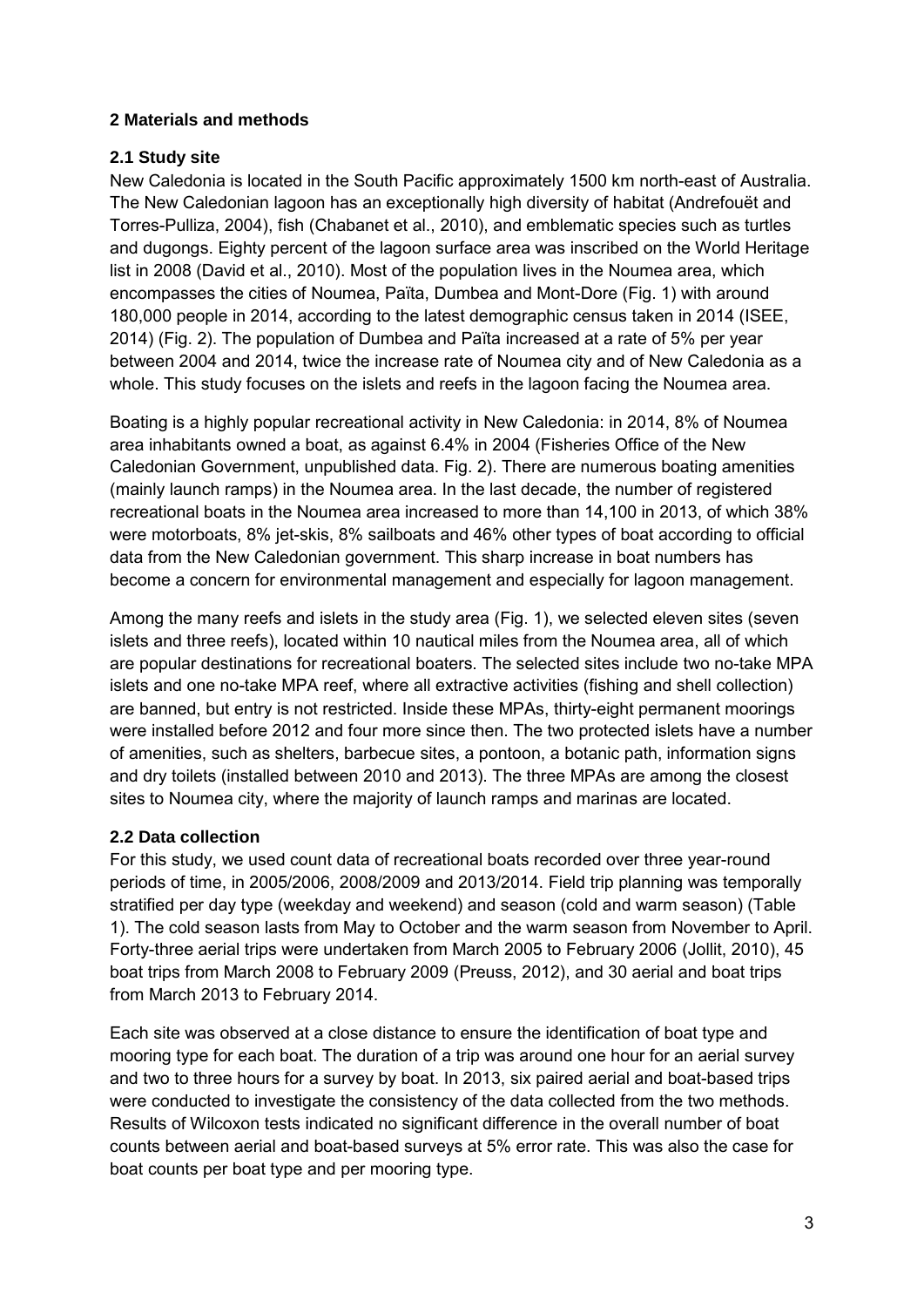Day trips took place between 8 am and 4 pm. All day trips in 2005 were conducted before noon. A Mann-Wittney test conducted on 2008/2009 and 2013/2014 data indicated no significant difference in boat numbers between morning and afternoon at 5% error rate.

At each site, observers counted boats and recorded boat type and mooring type, except in 2005, when mooring type was not recorded. Although fishers were also recorded, we focused here on non-extractive activities, as we were mainly interested in no-take MPAs. Boat type included sailboat, motorboat, dinghy and jet-ski. Compared to motorboats, dinghies were smaller than 5 meters and the pilot was situated at the rear of the boat with the helm of the motor. Mooring types included: 1) anchored boat; 2) beached (only occurs on islets); 3) boat on a permanent mooring (only at MPA sites (Fig. 1)) and 4) boat at a pontoon (only at Signal islet) (Fig. 1).

During each trip, information on weather conditions was recorded: 1) qualitative scoring of weather (sunny and cloudy/rainy); 2) wind direction and 3) wind strength (Table 2).

## **2.3 Data analysis**

### **2.3.1 Boat numbers: estimates and spatial distribution**

Spatial distribution of recreational boats is known to depend on several factors including boater activity, boat type, weather, location of boating facilities, geographic factors or a combination of the above (Widmer and Underwood, 2003; Dalton et al., 2010; Gray et al., 2011). In the present analysis we considered four types of site according to reef type (islet or reef) and protection status (inside or outside MPA), and we computed boat numbers for each combination of these, both per boat type and for all boat types combined.

The sampling design was stratified with four temporal strata corresponding to a combination of 2 day types (weekday and weekend) and 2 seasons (cold and warm). Following simple random sampling within each stratum, the mean number of boats and associated variance were computed per site type for each stratum:

$$
\begin{cases}\n\overline{N}_{st} = \frac{\sum_{i=1}^{d_t} n_{ist}}{d_t} \\
\hat{V}(\overline{N}_{st}) = \left(\frac{1}{d_t(d_t - 1)} \left(1 - \frac{d_t}{D_t}\right)\right) \times \sum_{i=1}^{d_t} \left(n_{ist} - \overline{N}_{st}\right)^2,\n\end{cases} (1)
$$

where *nist* denotes the number of boats observed at site type *s,* during day trip *i*, for temporal stratum *t*,  $d_t$  is the number of day trips in stratum *t*, and  $D_t$  is the number of existing days in stratum *t* (i.e. stratum size).

The mean number of boats per day trip at site type s and associated variance were derived from (1) by averaging over strata: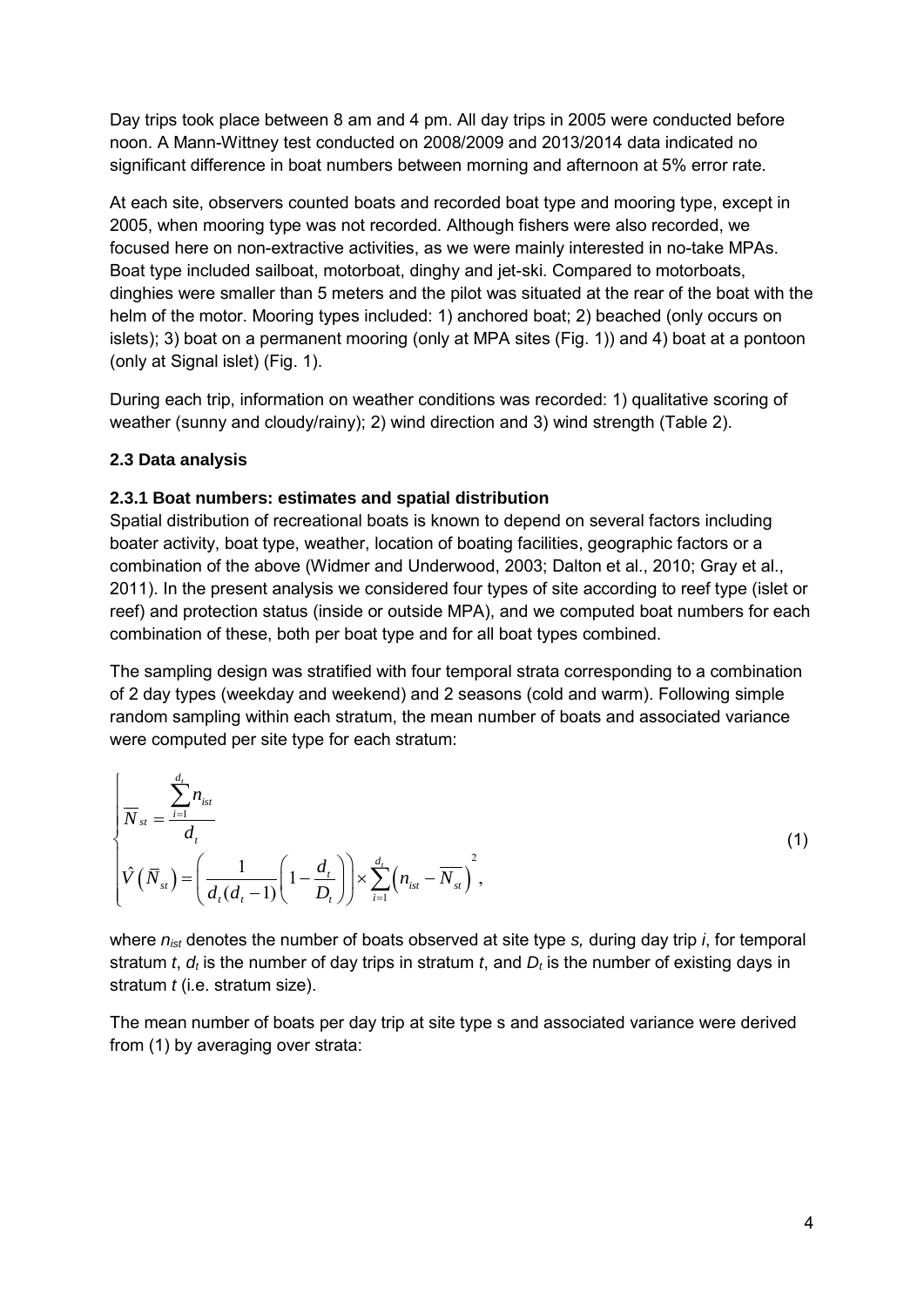$$
\overline{N}_{s} = \sum_{t=1}^{4} \frac{D_{t}}{\sum_{t=1}^{4} D_{t}} \times \overline{N}_{st}
$$

$$
\hat{V}(\overline{N}_{s}) = \sum_{t=1}^{4} \left(\frac{D_{t}}{\sum_{t=1}^{T} D_{t}}\right)^{2} \hat{V}(\overline{N}_{st}),
$$

In addition to boat numbers, boat densities were computed from mooring areas (in  $km^2$ ) based on the envelope of the area where boats were moored in 2013. The envelope was determined using Geographical Information System Software (ArcGIS 10.2®).

A peak in boat numbers is defined here as an exceptionally high count value compared to the average count. It may be defined at several spatial and temporal scales. We could find no published definition of a peak. A boat count peak was thus defined here as the 90% percentile of the distribution of boat numbers observed per day trip. Two periods of time were considered for determining percentiles: 1) each surveyed year and 2) all surveyed years. The first definition allowed us to identify, within each year, the conditions that significantly explained peaks, while the second enabled us to determine whether the occurrence of peaks changed from year to year.

The total number of visitors was identified by Griffin et al. (2010) as the major piece of information required for managing use pressures. In the present study we considered the number of boats per boat type and overall as well as the occurrence of boat count peak, and we counted the number of boats per mooring type.

#### **2.3.2 Weather description**

A typology of the weather conditions encountered during the 118 sampling day trips was obtained by performing a Multiple Correspondence Analysis (MCA) followed by a Hierarchical Ascending Clustering (HAC) based on Ward's agglomerative criterion. The typology relies on three qualitative variables: weather perception, wind speed and wind direction (Table 2). The number of clusters was determined based on the highest jump of variance of the HAC.

#### **2.3.3 Statistical analysis**

The influence of temporal factors on each metric calculated from boat activity was investigated using Generalized Linear Models (GLM) (Table 3). Weather typology was included in each model instead of the three qualitative variables (see § 2.3.2 above). A negative binomial distribution was considered for modeling boat counts and a binomial distribution for the occurrence of boat count peaks.

For each metric, model selection was based on the likelihood ratio test (Venables and Ripley 2003), including only factors significant at a 5% confidence level. Each model was validated through a goodness-of-fit test and by examining the distribution of the model's residuals and their independence with respect to factors included in the model (Faraway, 2006).

(2)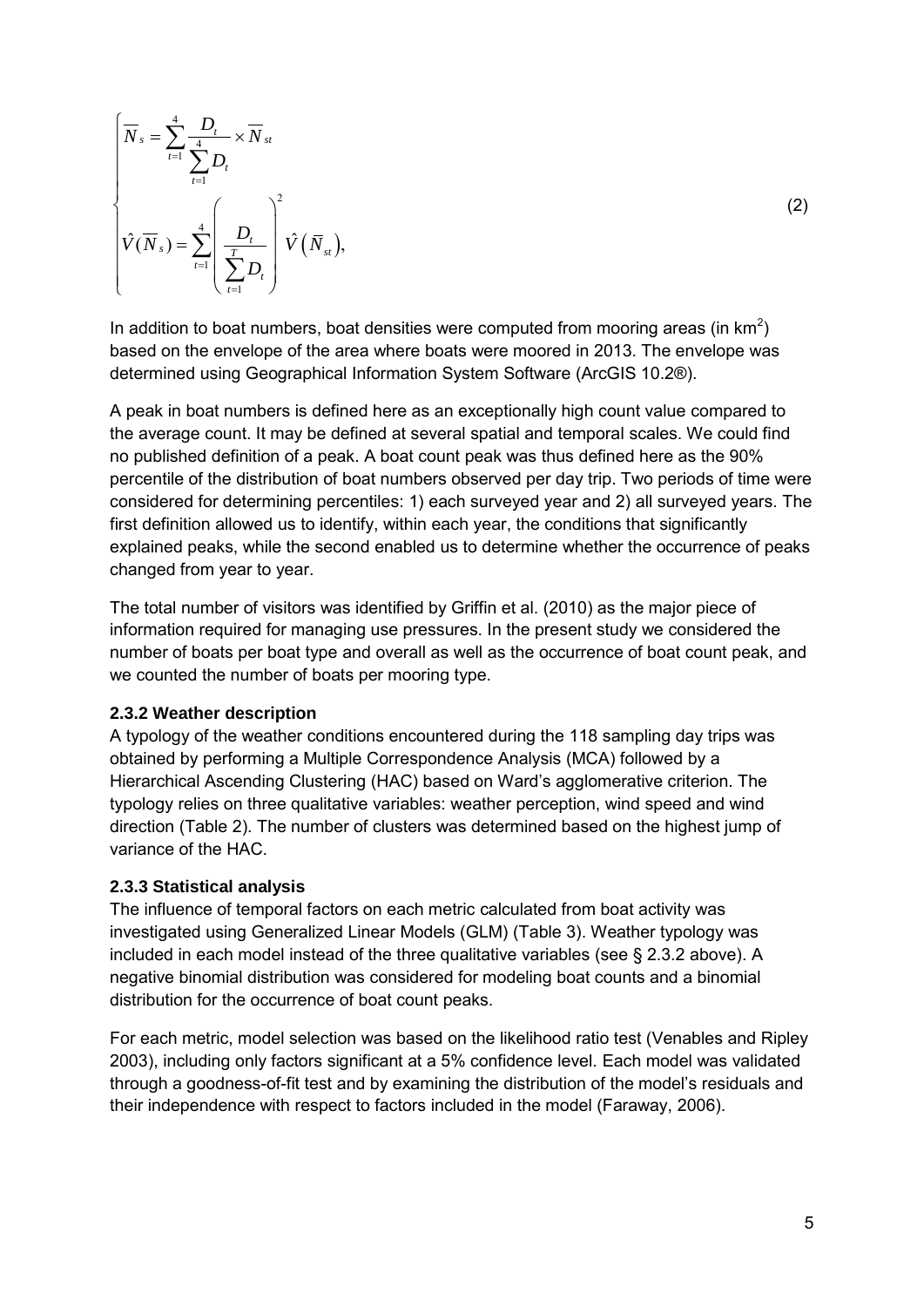For all selected models except number per mooring type (Table 3), the deviance explained by each factor was computed in order to identify the main factors influencing correspondent metrics in models.

For factors with more than two levels (year, weather and mooring type) displaying and a significant effect, multiple comparisons based on Tukey's Honest Significant Difference method (Tukey, 1977) were carried out to identify significantly different effects (at a 5% confidence level).

In the final step, we further examined the selection of mooring type (anchored, beached, permanent mooring and pontoon) as a function of boat type. This was possible in 2008 and 2013, for which mooring type was recorded for the boats observed. Associations between mooring type and boat type were shown through MCA. Site types were added as illustrative variables based on their relationship with the mooring type.

## **3 Results**

### **3.1 Inter-annual changes in spatial distribution of boat numbers and density**

The number of boats at islets dramatically increased over the decade, both inside or outside MPAs (Fig. 3 and Table 4). Mean numbers were higher inside MPA islets over the period as a whole, and between 2005 and 2013 their increase was 197% inside and 338% outside MPAs (Table 4).

The number of boats clearly emerged as higher at islets than at reefs, and higher inside than outside MPAs (Fig. 3). At islets, the ratio of the mean number of boats inside MPAs to outside MPAs was 2.5 in 2005, 1.3 in 2008 and 1.7 in 2013 (Table 4). In the case of reefs, differences were more striking, with a maximum of 8 times more boats inside MPAs than outside MPAs in 2013. These differences were even more marked in the case of boat density (Fig. 3).

For all years, motorboats were the main boat type observed at each site type. Indeed, except around reefs inside MPAs in 2008, where sailboats represented 60% of boat type, the proportion of observed motorboats for a given site type and year lay between 40% and 70% (Table 4). For each boat type, numbers were higher around islets and inside MPAs, with at least 60% observed around islets inside MPAs each year. The reverse was the case for dinghies, which were more numerous outside than inside MPA islets in 2008 and 2013. In addition, the proportion of dinghies increased more at islets outside MPAs (from 11% in 2005 to 22% in 2013) than at islets inside MPAs (from 7% in 2005 to 11% in 2013).

Over the course of specific years, boat numbers were also found to be more variable across trips (Fig. 3). Factors explaining this variability were investigated through GLM (see § 3.3 below).

### **3.2 Weather typology**

The first two axes of the MCA explained 74 percent of the inertia of the dataset. The first factorial axis was mostly correlated with weather score, while the second axis was correlated with wind speed and direction. The HAC conducted on the factorial coordinates resulting from the MCA (with 2 factorial axes) generated three clusters that explain 44% of the overall variance dataset. These three clusters were described as follows: 1) sunny days with south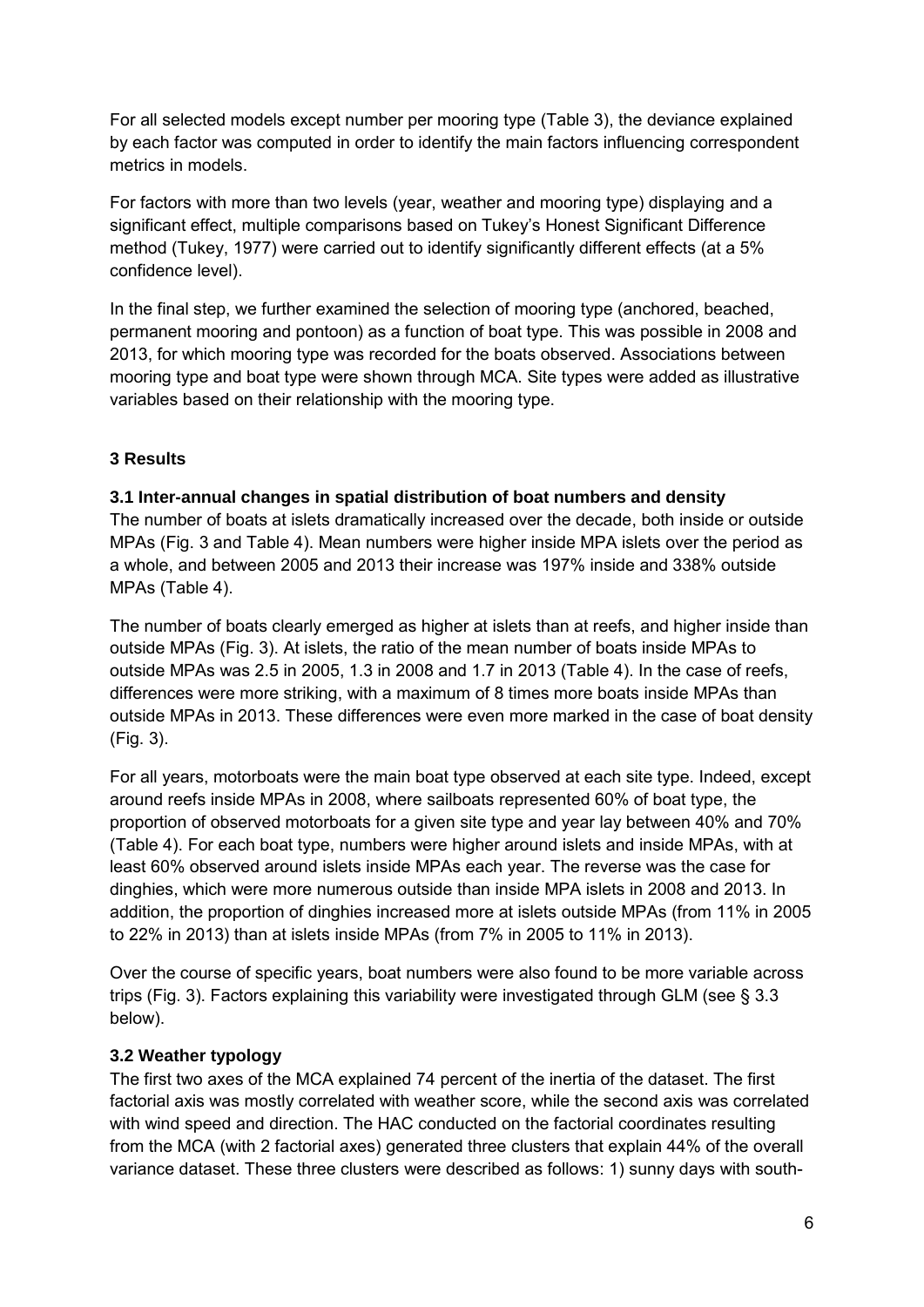easterly winds of speed less than 10 knots (49 trips); 2) days with wind direction other that south-east, and cloudy days with south-easterly wind speed less than 10 knots (52 trips); and 3) days with south-easterly wind speed higher than 10 knots (17 trips).

### **3.3 The influence of temporal factors on boat numbers**

All models considered (Table 3) were validated and significantly explained the data (Table 5). The models respectively explained 59% of the deviance for overall boat numbers, 52% for both motorboats and dinghies, 39% for sailboats, and 34% for jet-skis (Table 5). Day type, weather and season explained a large part of deviance in all models (Table 5). In addition, inter-annual variations were significant for all boat types (except sailboats) and overall (Tables 5 and 6). Boat numbers were found to significantly increase with the year (Table 6). The increase in the overall boat number was not constant over the period: 40% per year between 2005 and 2008, versus 19% per year between 2008 and 2013.

Increases in boat numbers were found to depend on day type (for all boat types except sailboats) and season (only for overall boat numbers) as shown by significant effects of interaction between year and day type, and year and season. Hence, boat numbers particularly increased over the years at weekends (Fig. 4): between 2005 and 2013, the overall boat number increased threefold at weekends and by 22% during weekdays.

The significant interaction of year and season for overall boat numbers (Table 5) corresponded to a larger increase during the warm season than during the cold season (Table 6): between 2005 and 2013, the overall boat number increased by 400% during the warm season and by only 136% during the cold season. This means that differences in boat numbers between weekdays and weekends on the one hand, and between the warm season and the cold season on the other, have become much larger in the course of the decade. As a consequence, exceptionally high boat numbers are likely to be more frequent (see § 3.4).

These changes are not identical for all boat types. Between 2005 and 2013, the mean number of boats increased by 20% for sailboats, 29% for motorboats, 48% for jet-skis and 95% for dinghies. As well as the increase in boat numbers, there was thus a change in the proportion of each boat type, with relatively more dinghies and jet-skis in 2013 than in 2005. While day type, weather and season displayed a significant effect on overall boat numbers, the effect of weather was significant only for motorboats and dinghies, while the effect of season was significant for all boat types except dinghies (Table 5). On the other hand, the number of boats differed according to day type for all boat types. Again, the significance of interactions between intra-annual temporal factors and the year factor also depended on boat type. For sailboats and motorboats, day type significantly influenced boat numbers in all years, but this difference has been significant for dinghies only since 2008, and for jet-skis since 2013 (Fig. 4).

### **3.4 Presence of boats in MPAs and occurrence of peaks in boat numbers**

On average, the majority of boats were observed inside MPAs (61%), but this varied somewhat from one trip to another (overall standard error, 26.6) (Fig. 5).

Over the entire period, the 90% percentile was 89 boats observed per trip, but year-specific counterparts were found to strikingly increase over the three years, with 90% percentiles corresponding to 38, 77 and 162 boats observed per trip in 2005, 2008 and 2013, respectively, thereby indicating the occurrence of larger concentrations of boats with the passage of time.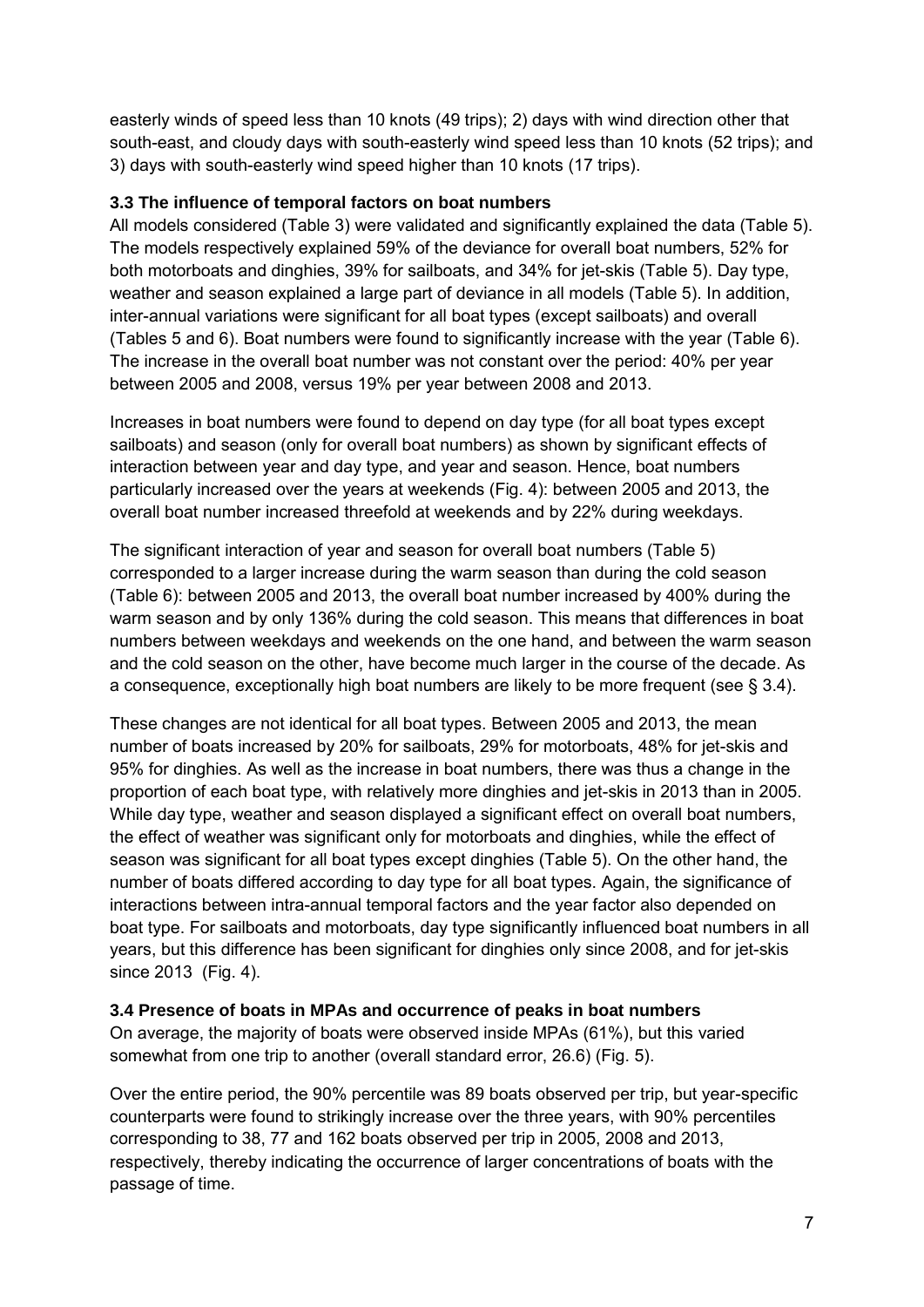The probability of occurrence of peak days, i.e. days where the number of boats observed exceeded the 90% percentile, was significantly explained by temporal factors (Table 7). In this model, the proportion of deviance explained ranged from 22% in year 2005 to a maximum of 57% in 2013.

Not surprisingly, the probability of peak occurrence was significantly influenced by day type in each year and overall years, with a much higher probability during weekends (Table 8). The year effect was significant (Table 7), with a strong increase in peak occurrence over the decade (Table 8), leading to a majority (75%) of trips with more than 89 boats in 2013 (Fig. 5). Yet over the entire period, day type explains more deviance than the year (21% versus 18%). This pattern was consistent over the three years (non-significant interaction between year and day type).

The influence of weather was significant only in 2008. Similarly, a strong influence of season was apparent in 2013, in relation to a larger number of peaks during the warm season (Table 7). Hence, in 2008 and 2013, the main factors explaining the probability of occurrence of peak numbers were environmental (weather and season), in relation to year-specific weather conditions.

Based on the year-specific definition of peaks, the proportion of boats inside MPAs during peak days was 69% in 2005, 59% in 2008 and 61% in 2013, showing that in each year, the majority of boats were concentrated in MPAs during peak days. Furthermore, similar proportions of boats inside MPAs were also found during non-peak days.

### **3.5 Evolution of mooring type**

Both in 2008 or in 2013, most boats appeared to use anchors, followed by permanent moorings and beaching (Fig. 6).

The number of boats per mooring type appeared to differ between 2008 and 2013 (Fig 6). This was confirmed by model results, as the GLM model (last row in Table 3) was validated and significantly explained 61% of the deviance of the data. Consistently with results in § 3.2, every temporal factor had a significant effect on the number of boats per mooring type. Hence, this number was significantly explained by intra-annual factors (day type, season, weather), but also significantly increased with the year (at a 5% significance level). The mean number of boats per mooring type was 82% higher in 2013 than in 2008, 500% higher during weekends than weekdays, and 116% higher during the warm season than the cold season.

Boat numbers differed in the three years according to mooring type. In 2008, only the mean number of anchored boats and the mean number of boats at the pontoon significantly differed. In contrast, in 2013 the mean number of anchored boats was significantly higher than for any other mooring type. In 2008, 51% of observed boats were anchored, while in 2013 the figure was 72%. Thus the nine permanent moorings installed between 2008 and 2013 did not result in an increase in the number of moored boats (Fig. 6), with, on average, 27% of permanent moorings utilized in 2013. These differences in the use of mooring type between 2008 and 2013 were confirmed by the model with a significant interaction effect of year and mooring type (Fig. 6). Multiple comparison tests showed a significant increase in the number of anchored boats between 2008 and 2013, while there was no such increase for boats at permanent moorings, on the beach and at the pontoon.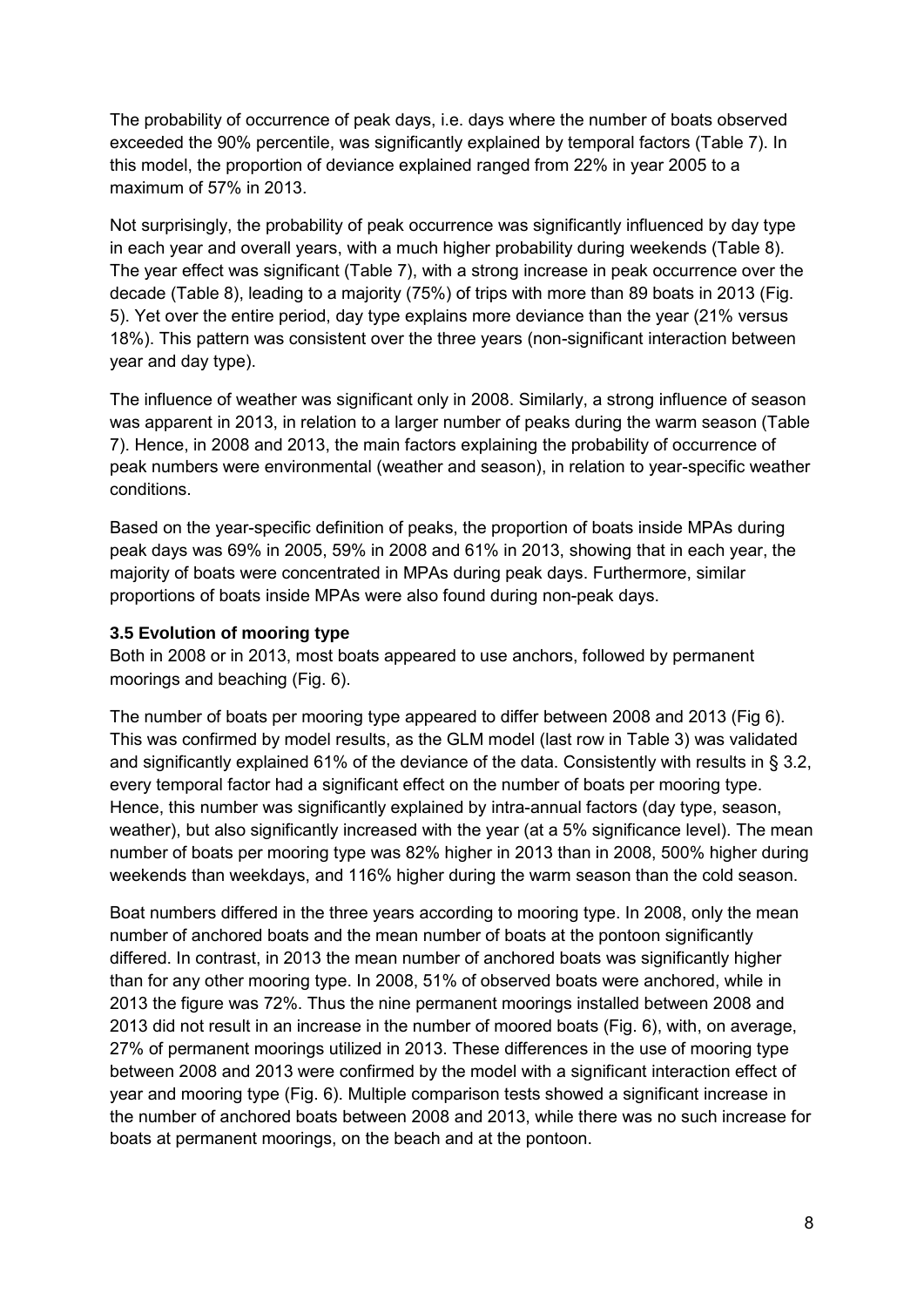#### **3.6 Mooring use as a function of boat type**

The first axis of the MCA conducted on the contingency table of boat type and mooring type (Fig. 7) explained 95% of the variance of the data. The first axis distinguishes dinghies, which were highly correlated with beached boats, from sailboats, which were strongly associated with permanent moorings. Jet-skis visited the pontoon and also beached. Motorboats were not associated with a particular mooring type. Likewise, anchoring was not associated with any particular boat type. The second axis was explained by the pontoon. This mooring type was the least observed mooring type because only one islet is equipped with a pontoon, which is used for temporary landing, mainly by jet-skis and motorboats. Reefs were unsurprisingly not correlated with beach and pontoon, since these mooring types do not exist at such sites.

Note that permanent moorings and the pontoon are found only in MPAs (Fig. 1). This presence is partly illustrated by the projection of site type on the factorial plan (Fig. 7), where islets inside MPA are respectively close to permanent moorings on the first axis, and the pontoon on the second axis. At islets, the proportion of users beaching is fairly high, respectively 15% in MPAs and 29% outside MPAs.

### **4 Discussion**

#### **4.1 Boat numbers sharply increased between 2005 and 2013**

Based on a comprehensive dataset over a ten year period, our results clearly reveal and quantify a general increase in recreational boating activity in the Noumea area. This rise may be accounted for by a simultaneous increase in the number of registered boats and by demography. In New Caledonia, the proportion of people owning a boat for recreational purposes and subsistence fishing has been high for a long time (Jollit, 2010), and in the last decade the number of registered boats in the Noumea area has increased more than the number of inhabitants. The increase in the number of boats reveals that boating became more popular over this period. Several hypotheses may be put forward to explain this phenomenon, e.g. changes in the socio-economic context, such as improved amenities and infrastructure for boaters, an increase in people's incomes, or the growing attractiveness of the natural assets of the islets and reefs (see Gray et al., 2010). This last possibility is consistent with the fact that over the years increasing numbers of boats have visited the Signal and Laregnere no-take reserves, where fish assemblages have been replenished through protection (Wantiez et al., 1997; Wantiez et al., 2004), and where amenities have been substantially developed in recent years. Such factors are consistent with the findings of Shivlani and Suman (2000) and Smallwood et al. (2012b), who show that recreational users are more likely to be found within MPAs. In addition to the benefits of protection, these two islets are located relatively close to Noumea city, and proximity is strong incentive for boaters. However, although each of these hypotheses is plausible, the present data are not intended to test any of them. Further investigations based on user interviews are currently under way. More generally, our results illustrate the consequences on recreational uses of the worldwide increase in coastal demography, as underlined, for example, by Duedall and Maul (2005). This increase is likely to be more of a concern for the management of coastal environment, especially when MPAs are located near large cities and potentially concentrate boaters, as in this study.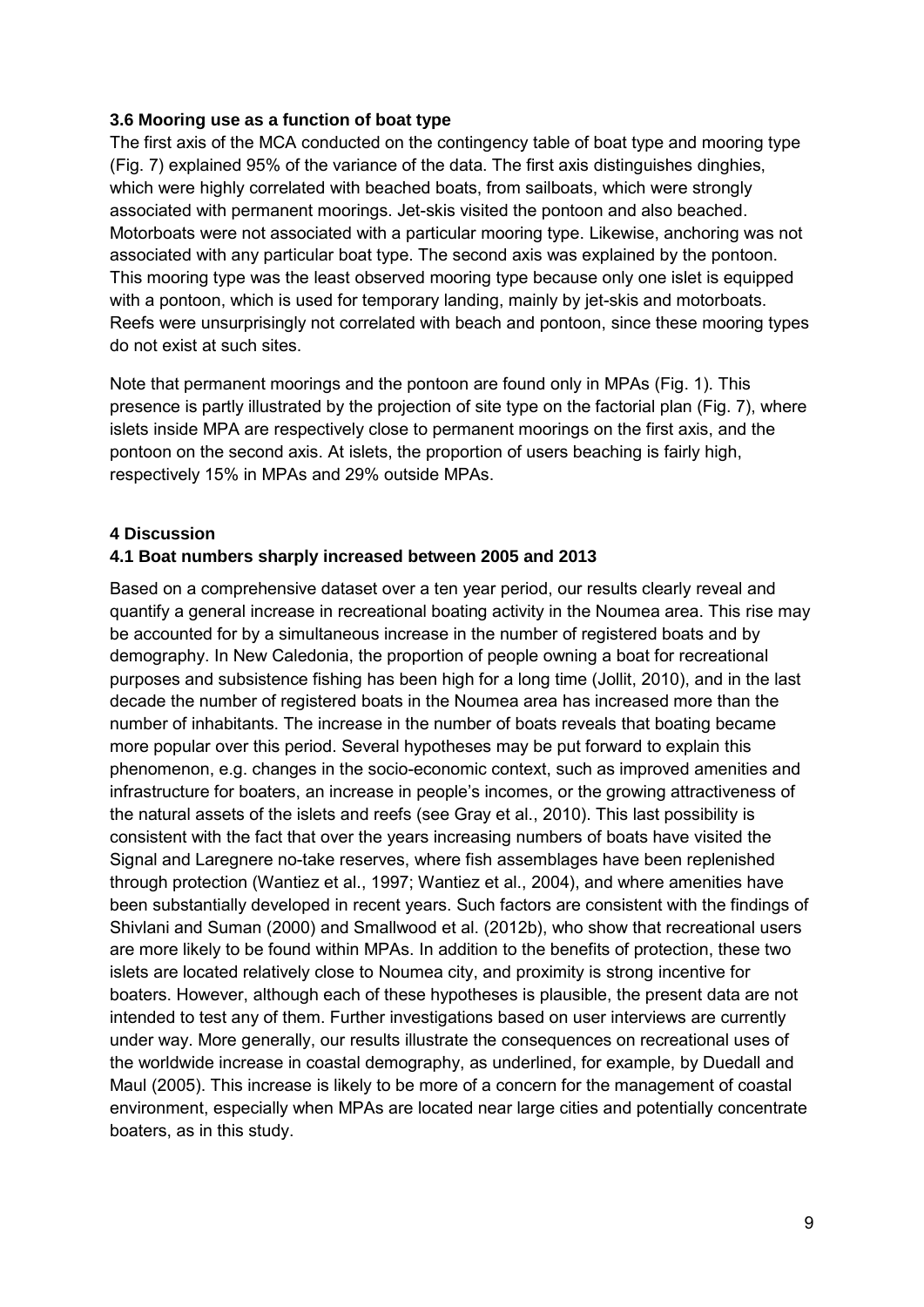### **4.2 Inter-annual changes in the spatial distribution of boats**

As a conservation instrument, MPAs generally aim at mitigating the anthropogenic impacts on the biodiversity they shelter. In MPAs, users' practices are generally regulated (e.g. extractive activities forbidden), whereas visitor numbers are often not restricted. In this paper, we found that the increase in boat numbers was mainly due to motorboats and dinghies. In addition, the increase mostly occurred at weekends, during the warmer season, and when the weather was sunny. This in turn resulted in more frequent peak counts, in particular in MPAs.

The numbers of motorboats, dinghies and to lesser extent jet-skis were the most sensitive to these short-term temporal factors. These findings are consistent with those of other studies, which have shown that day type, season and weather have an effect on the spatial distribution of recreational users (Widmer and Underwood, 2003; Smallwood, 2008; Martin and Hall-Harber, 2008; Dalton et al., 2010; Gray et al., 2010; Jollit et al., 2010; Smallwood et al., 2011; Smallwood et al., 2012a).

Consequently, managing recreational uses requires a better understanding of the distribution of recreational users in space and time (Eagles, 2002; Christie et al., 2003) and of their motivation and practices. This is particularly true in the light of their potential impact on habitats and species (see Davenport and Davenport (2006), and Whitfield and Becker (2014) for reviews).

## **4.3 Inter-annual changes result in increased occurrences of peak numbers**

In the present study, we demonstrate, based on quantitative data, that the occurrence of peaks over the past decade in the lagoon near Noumea is explained by intra-annual factors. Indeed, although not displaying any temporal patterns in 2005, peak days were more likely to occur during fine weather in 2008 and in the warm season in 2013. These facts point to an intra-annual structuring of peak days and thus to a general change in boaters' planning strategy. However, it is not possible to conclude that this results from a change in every boater's planning strategy or only of those who have frequented these sites since 2008 or 2013.

Again, peak counts should be monitored carefully, because they may lead to more intense environmental impacts. In addition, from a social standpoint, concentration of users in small areas, as observed within MPAs in the Noumea area's lagoon, will inevitably result in overcrowding, affecting both the well-being and safety of recreational boaters (Tseng et al., 2009), even if up to now there is no published evidence of a relationship between the number of boats and the number of people expressing user satisfaction (Sutton, 2005). Moreover, Kuentzel and Heberlein (1992) and Navarro-Jurrado et al. (2013) underline that when faced by overcrowded events, recreational users may adopt a displacement strategy, either within or between sites. Thus the increase in both the number of boats during peak days and of the likelihood of peak days, as observed in the Noumea lagoon over the last decade, could lead to a change in the spatial distribution of recreational boaters.

### **4.4 Concomitant changes in mooring practices**

The observed increase in the number of moored boats is obviously linked to an increase of boat traffic (Widmer and Underwood, 2004), which may have negative impact on users'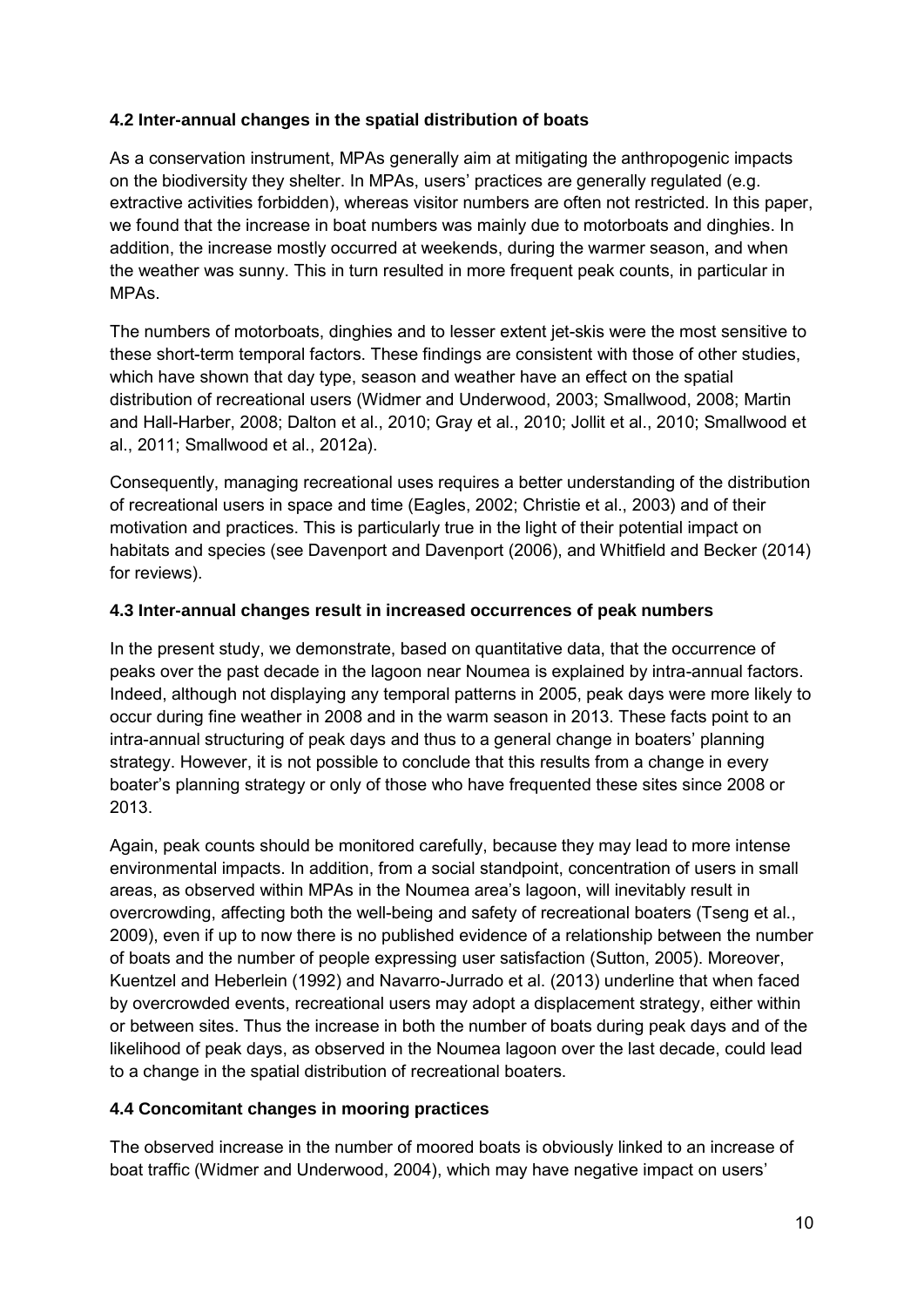safety (Miller and Pikora, 2008; McKnight et al., 2007) and satisfaction (Roman et al., 2007; Tseng et al., 2009) and can lead to conflicts among users. Noise level and wave action from traffic, especially where there is a high boat density like that observed around MPA islets, may affect user satisfaction, although this cannot be tested from the present data.

Connected with increase of boating activity, our results show that in the study area, mooring practices changed between 2008 and 2013. In particular, a larger number of boats were anchored in 2013 compared to 2008, whereas the number of boats beached, on permanent mooring buoys or at the pontoon did not significantly increase. This might be explained by the fact that anchoring is used by every type of boat. Unfortunately, this type of mooring entails severe impacts on habitat (Backhurst and Cole, 2000; Milazzo et al., 2002; Davenport and Davenport, 2006). Installing permanent mooring buoys is the main management response to this problem (Francour et al., 2006). Yet we found that the mooring buoys installed between 2008 and 2013 were not much utilized. This fact could be explained by users' preferences, needs and beliefs regarding mooring practices, all of which are major factors affecting the utilization of permanent mooring (Diedrich et al., 2013). Our results thus highlight the relevance of sustained information about permanent mooring utilization, and why using permanent mooring is important for protecting habitats. For example, in situ signage can encourage boaters to adopt good environmental practices (Martin et al., 2015). Because MPAs are regarded mainly as instruments for environmental protection by boaters (Heck et al., 2011), they offer a good opportunity to foster the acceptance of protection rules, and to make information provision more effective in the light of biodiversity conservation.

### **5 Conclusion**

To summarize, in this study we demonstrate the sharp increase in the numbers of recreational boats in recent years. The increase has been more marked at weekends, during the warm season, and when weather conditions are appropriate; and it has resulted in more frequent concentrations of boaters inside the no-take reserves.

These results highlight substantial changes in boaters' practices. There are several hypotheses to explain these facts, and interviews with boaters are likely provide complementary information for assessing more precisely boater practices and motivations with a view to explaining these changes. Such work is currently in progress.

Irrespective of the causes underlying the observed spatial and temporal distribution of boaters, our results point to a growing source of disturbance for habitats and species particularly inside MPAs, the main goal of which is to protect biodiversity. In addition, boating practices were found to be relatively sensitive to weather conditions, and inter-annual changes suggest that boat numbers and peaks might become more erratic, under poorly predictable climatic conditions. As a consequence, recreational activities should be regularly monitored over time to allow managers to anticipate potential impacts through adaptive responses.

#### **Acknowledgements**

This work is part of a PhD within the AMBIO project funded by the Conservatoire des Espaces Naturels, the three Provinces and the Government of New Caledonia, and the French Ministry of Ecology and Sustainable Development. Data used in this study were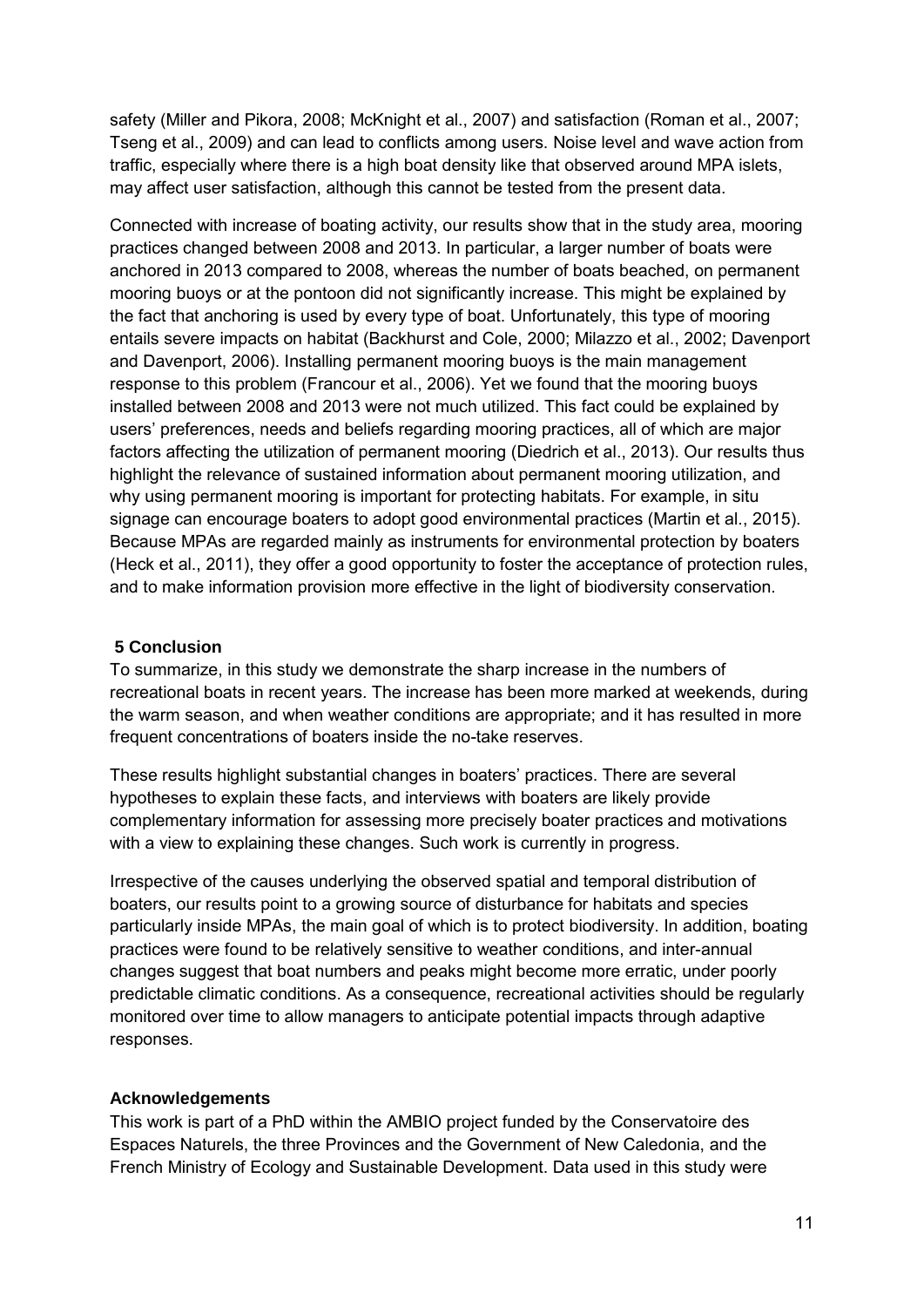collected with the financial support of the ZONECO program in 2005, IFRECOR and the PAMPA research project in 2008, the South Province of New Caledonia and the New Caledonian branch of World Wildlife Foundation in 2013. Théa Jacob, Laurence Bachet and Emmanuel Coutures are gratefully acknowledged for their support. Many thanks to Marie-Charlotte Jumel, Raphaël Grollemund, Meiddi-Alexandre Mortreux and many Ifremer colleagues for assistance in data collection, and to Jessica Garcia for reviewing an earlier draft of this paper. Information on registered boats was obtained with participation of the Fisheries Office of the New Caledonian government.

### **References**

- Agardy, T. (2000). Effects of fisheries on marine ecosystems: a conservationist's perspective. ICES Journal of Marine Science, 57(3), 761–765. http://doi.org/10.1006/jmsc.2000.0721
- Alban, F., Appéré, G., & Boncoeur, J. (2008). Economic Analysis of Marine Protected Areas. A Literature Review. (p. 51).
- Andrefouët, S., Torres-Pulliza, D., 2004. Atlas des récifs coralliens de Nouvelle Calédonie. IFRECOR Nouvelle Calédonie & IRD Nouméa. April 2004. 26pp. + 22 fig.
- Ashton, P. G., & Chubb, M. (1972). A preliminary study for evaluating the capacity of waters for recreational boating. Water Resource Bulletin, 8(3), 571–577.
- Backhurst, M. ., & Cole, R. . (2000). Biological impacts of boating at Kawau Island, northeastern New Zealand. Journal of Environmental Management, 60(3), 239–251. http://doi.org/10.1006/jema.2000.0382
- Balaguer, P., Diedrich, A., Sardá, R., Fuster, M., Cañellas, B., & Tintoré, J. (2011). Spatial analysis of recreational boating as a first key step for marine spatial planning in Mallorca (Balearic Islands, Spain). Ocean & Coastal Management, 54(3), 241–249. http://doi.org/10.1016/j.ocecoaman.2010.12.002
- Balmford, A., Gravestock, P., Hockley, N., McClean, C. J., & Roberts, C. M. (2004). The worldwide costs of marine protected areas. Proceedings of the National Academy of Sciences of the United States of America, 101(26), 9694–9697. http://doi.org/10.1073/pnas.0403239101
- Bejder, L., Samuels, A., Whitehead, H., Gales, N., Mann, J., Connor, R., … Krützen, M. (2006). Decline in relative abundance of bottlenose dolphins exposed to long-term disturbance. Conservation Biology : The Journal of the Society for Conservation Biology, 20(6), 1791–8. http://doi.org/10.1111/j.1523-1739.2006.00540.x
- Browman, H. I., & Stergiou, K. I. (2004). Perspectives on ecosystem-based approaches to the management of marine resources. In Marine Ecology Progress Series (Vol. 274, pp. 271–272).
- Brown, P., & Taylor, R. (1999). Effects of trampling by humans on animals inhabiting coralline algal turf in the rocky intertidal. Journal of Experimental Marine Biology and Ecology, 235(1), 45–53. http://doi.org/10.1016/S0022-0981(98)00186-5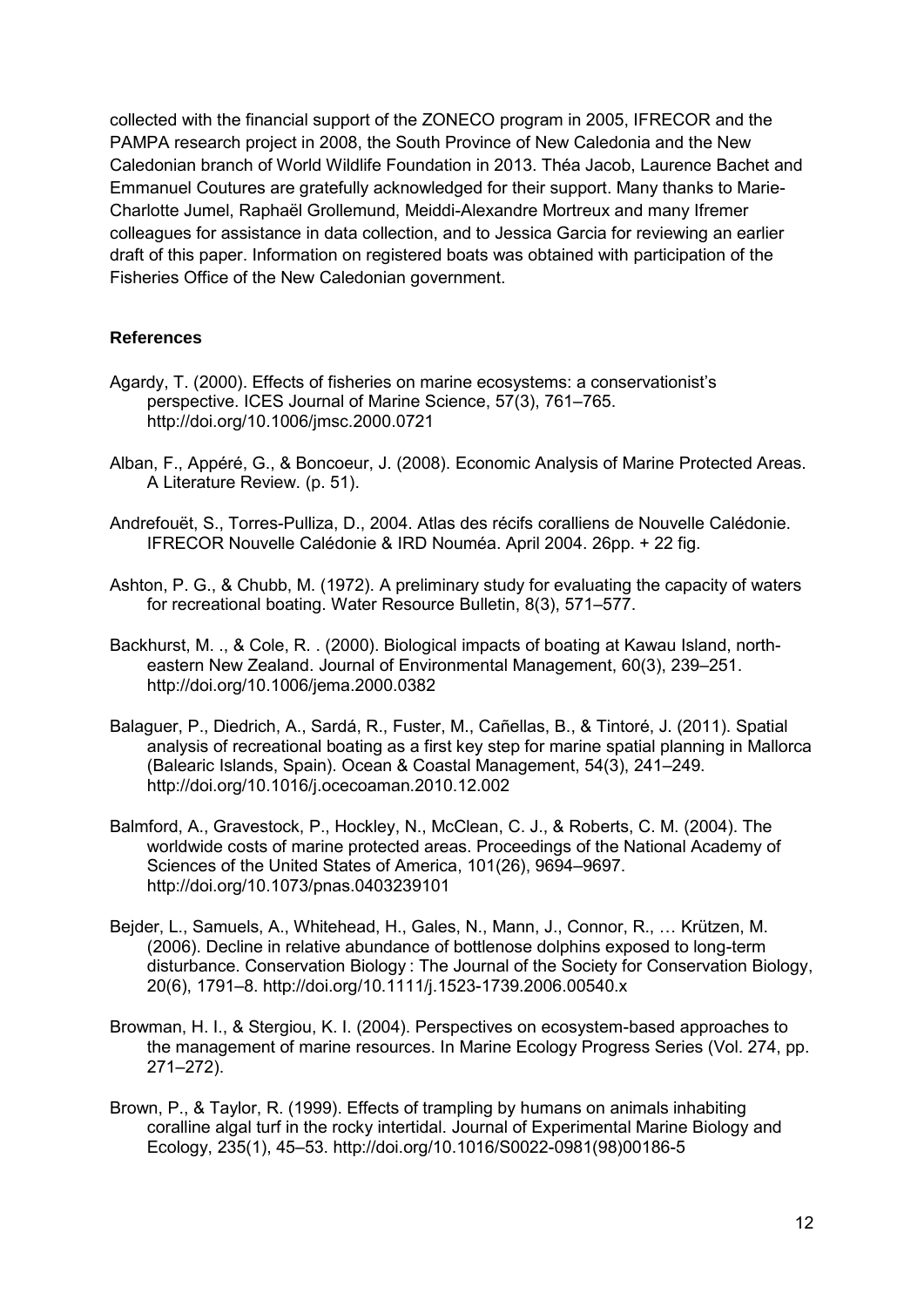- Casu, D., Ceccherelli, G., Curini-Galletti, M., & Castelli, A. (2006). Human exclusion from rocky shores in a mediterranean marine protected area (MPA): an opportunity to investigate the effects of trampling. Marine Environmental Research, 62(1), 15–32. http://doi.org/10.1016/j.marenvres.2006.02.004
- Chabanet, P., Adjeroud, M., Andréfouët, S., Bozec, Y.-M., Ferraris, J., Garcìa-Charton, J.-A., & Schrimm, M. (2005, November 15). Human-induced physical disturbances and their indicators on coral reef habitats: A multi-scale approach. Aquatic Living Resources. http://doi.org/10.1051/alr:2005028
- Chabanet, P., Guillemot, N., & Kulbicki, M. (2010). Baseline study of the spatio-temporal patterns of reef fish assemblages prior to a major mining project in New Caledonia (South Pacific). Marine Pollution Bulletin, 61(7-12), 598–611. http://doi.org/10.1016/j.marpolbul.2010.06.032
- Chaboud, C., Méral, P., & Andrianambinina, D. (2004). Le modèle vertueux de l'écotourisme : mythe ou réalité ? L'exemple d'Anakao et Ifaty-Mangily à Madagascar. Mondes en développement. http://doi.org/10.3917/med.125.0011
- Christie, P., McCay, B. J., Miller, M. L., Lowe, C., White, A. T., Stoffle, R., & David L. Fluharty. (2003). Toward developing a complete understanding: a social science research agenda for marine protected areas. Fisheries, 28(12), 22–26.
- Claudet, J., & Pelletier, D. (2004). Marine protected areas and artificial reefs: A review of the interactions between management and scientific studies. Aquatic Living Resources. http://doi.org/10.1051/alr:2004017
- Codarin, A., Wysocki, L. E., Ladich, F., & Picciulin, M. (2009). Effects of ambient and boat noise on hearing and communication in three fish species living in a marine protected area (Miramare, Italy). Marine Pollution Bulletin, 58(12), 1880–7. http://doi.org/10.1016/j.marpolbul.2009.07.011
- Dalton, T., Thompson, R., & Jin, D. (2010). Mapping human dimensions in marine spatial planning and management: An example from Narragansett Bay, Rhode Island. Marine Policy, 34(2), 309–319. http://doi.org/10.1016/j.marpol.2009.08.001
- Davenport, J., & Davenport, J. L. (2006). The impact of tourism and personal leisure transport on coastal environments: A review. Estuarine, Coastal and Shelf Science, 67(1-2), 280–292. http://doi.org/10.1016/j.ecss.2005.11.026
- David, G., Leopold, M., Dumas, P. S., Ferraris, J., Herrenschmidt, J. B., & Fontenelle, G. (2010). Integrated coastal zone management perspectives to ensure the sustainability of coral reefs in New Caledonia. Marine Pollution Bulletin, 61(7-12), 323–34. http://doi.org/10.1016/j.marpolbul.2010.06.020
- De Santo, E. M. (2013). Missing marine protected area (MPA) targets: How the push for quantity over quality undermines sustainability and social justice. Journal of Environmental Management, 124, 137–146. http://doi.org/10.1016/j.jenvman.2013.01.033
- Diedrich, A., Terrados, J., Arroyo, N. L., & Balaguer, P. (2013). Modeling the influence of attitudes and beliefs on recreational boaters' use of buoys in the Balearic Islands. Ocean and Coastal Management, 78, 112–120. http://doi.org/10.1016/j.ocecoaman.2013.02.027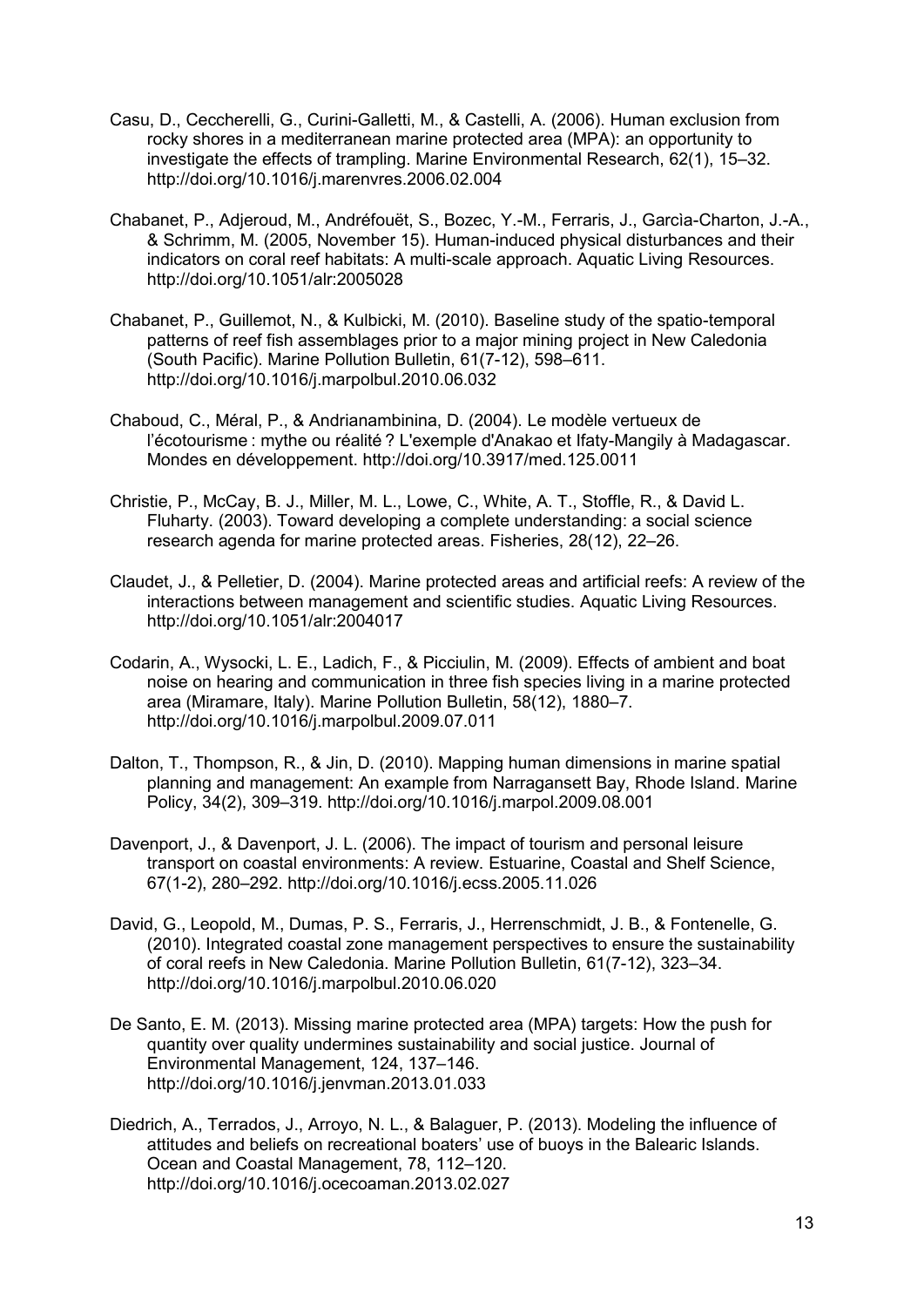- Duedall, I. W., & Maul, G. A. (2005). Demography of Coastal Populations. In Maurice L. Schwartz (Ed.), Encyclopedia of Coastal Science (pp. 368–374). Springer Netherlands. http://doi.org/10.1007/1-4020-3880-1\_115
- Eagles, P., McCool, S., & Haynes, C. (2002). Sustainable tourism in protected areas: Guidelines for planning and management. (Adrian Phillips, Ed.) (p. 183). IUCN, Gland, Switzerland, and Cambridge, UK, the United Nations Environment Programme and the World Tourism Organization. Retrieved from http://cmsdata.iucn.org/downloads/pag\_008.pdf
- Faraway, J. J. (2006). Extending the linear model with R: generalized linear, mixed effects and nonparametric regression models. (T. & F. Group, Ed.) (p. 301). Chapman & Hall/CRC.
- Francour, P., Magréau, J. F., Mannoni, P. A., Cottalorda, J. M., & Gratiot. (2006). Management guide for Marine Protected Areas of the Mediterranean sea, Permanent Ecological Moorings (p. 68). Nice.
- Glynn, P. W. (1994). State of coral reefs in the Galapagos Islands: Natural vs anthropogenic impacts. Marine Pollution Bulletin, 29(94), 131–140. http://doi.org/10.1016/0025- 326X(94)90437-5
- Gray, D. L., Canessa, R., Rollins, R., Keller, C. P., & Dearden, P. (2010). Incorporating recreational users into marine protected area planning: a study of recreational boating in British Columbia, Canada. Environmental Management, 46(2), 167–80. http://doi.org/10.1007/s00267-010-9479-1
- Griffin, T., Moore, S., Crilley, G., Darcy, S., & Schweinsberg, S. (2010). Protected area management : collection and use of visitor data. Volume 1 : summary and recommendations National Library of Australia Cataloguing-in-Publication Entry (Vol. 1, p. 48).
- Heatwole, C. A., & West, N. C. (1982). Recreational-Boating Patterns and Water-Surface Zoning. Geographical Review, 72, 304. http://doi.org/10.2307/214529
- Heck, N., Dearden, P., & McDonald, A. (2011). Stakeholders' expectations towards a proposed marine protected area: A multi-criteria analysis of MPA performance criteria. Ocean and Coastal Management, 54(9), 687–695. http://doi.org/10.1016/j.ocecoaman.2011.07.003
- Hodgson, A. J., & Marsh, H. (2007). Response of dugongs to boat traffic: The risk of disturbance and displacement. Journal of Experimental Marine Biology and Ecology, 340, 50–61. http://doi.org/10.1016/j.jembe.2006.08.006
- ISEE, 2014. Evolution de la population entre 2004 et 2014. Institut de la statistique et des études économiques de Nouvelle-Calédonie. 1p. <http:/[/www.isee.nc>](http://www.isee.nc/).
- Jollit, I. (2010). Spatialisation des activités humaines et aide à la décision pour une gestion durable des écosystèmes coralliens : la pêche plaisancière dans le lagon sud-ouest de la Nouvelle-Calédonie. Université de la Nouvelle-Calédonie.
- Juhasz, A., Ho, E., Bender, E., & Fong, P. (2010). Does use of tropical beaches by tourists and island residents result in damage to fringing coral reefs? A case study in Moorea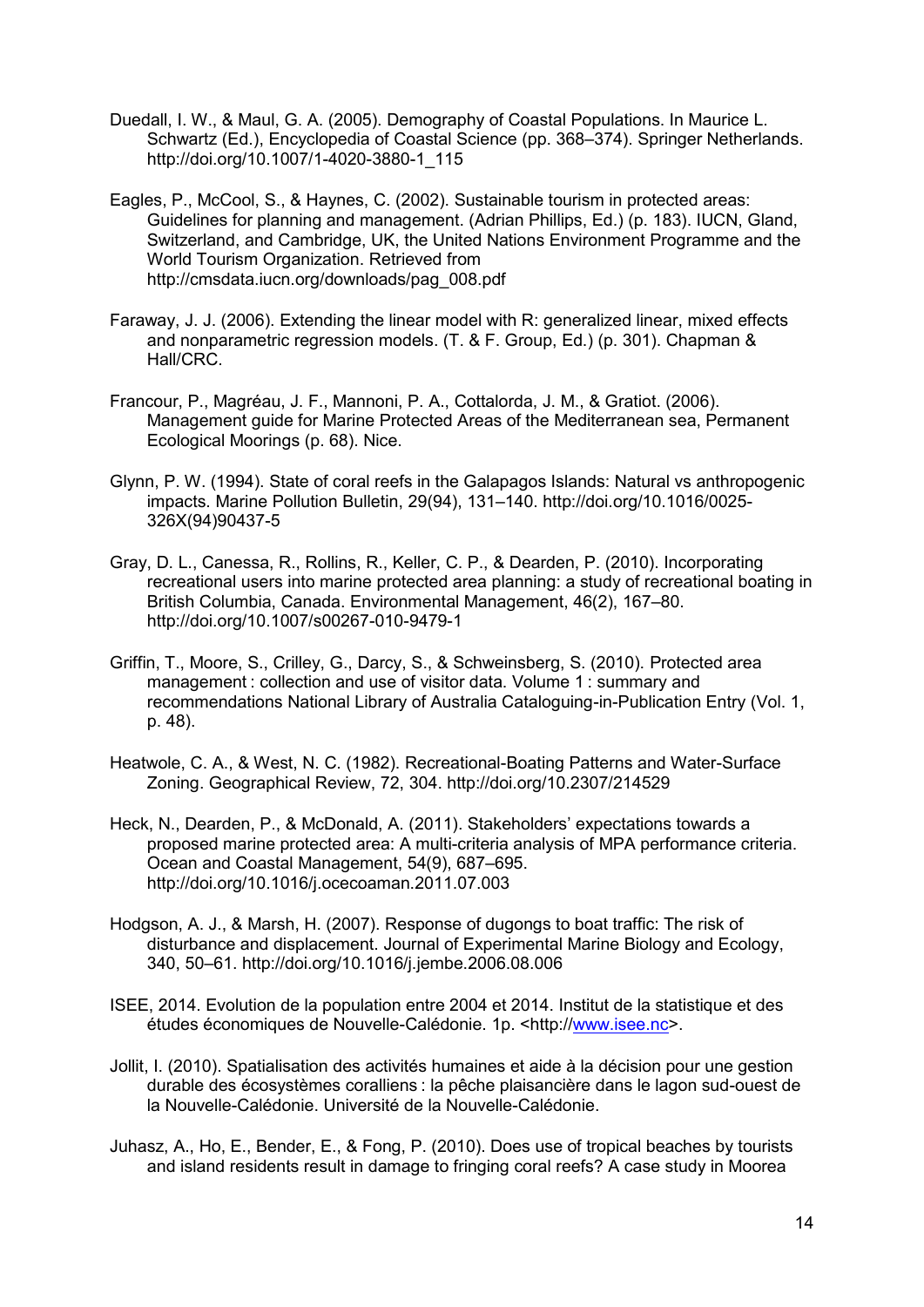French Polynesia. Marine Pollution Bulletin, 60(12), 2251–6. http://doi.org/10.1016/j.marpolbul.2010.08.011

Kay, A. M., & Liddle, M. J. (1989). Impact of human trampling in different zones of a coral reef flat. Environmental Management, 13(4), 509–520. http://doi.org/10.1007/BF01867685

Kenchington, R., 1990. Managing Marine Environments. Taylor & Francis, New York.

- Kenchington, R. (1993). Tourism in coastal and marine environments—a recreational perspective. Ocean & Coastal Management. http://doi.org/10.1016/0964- 5691(93)90073-8
- Kuentzel, W., & Heberlein, T. (1992). Cognitive and behavioral adaptations to perceived crowding: A panel study of coping and displacement. Journal of Leisure Research, 24(4), 377–393. Retrieved from http://www.uvm.edu/rsenr/ai/kuentzel\_heberlein.pdf
- Leujak, W., & Ormond, R. F. G. (2008). Reef walking on Red Sea reef flats Quantifying impacts and identifying motives. Ocean & Coastal Management, 51(11), 755–762. http://doi.org/10.1016/j.ocecoaman.2008.07.002
- Lloret, J., Zaragoza, N., Caballero, D., & Riera, V. (2008). Impacts of recreational boating on the marine environment of Cap de Creus (Mediterranean Sea). Ocean and Coastal Management, 51, 749–754. http://doi.org/10.1016/j.ocecoaman.2008.07.001
- Martin, C. L., Momtaz, S., Jordan, A., & Moltschaniwskyj, N. a. (2015). An assessment of the effectiveness of in-situ signage in multiple-use marine protected areas in providing information to different recreational users. Marine Policy, 56, 78–85. http://doi.org/10.1016/j.marpol.2015.03.002
- Maynard, J. a, Anthony, K. R. N., Afatta, S., Dahl-Tacconi, N., & Hoegh-Guldberg, O. (2010). Making a model meaningful to coral reef managers in a developing nation: a case study of overfishing and rock anchoring in Indonesia. Conservation Biology : The Journal of the Society for Conservation Biology, 24(5), 1316–26. http://doi.org/10.1111/j.1523- 1739.2010.01487.x
- McKnight, a. J., Becker, W. W., Pettit, A. J., & McKnight, a. S. (2007). Human error in recreational boating. Accident Analysis and Prevention, 39, 398–405. http://doi.org/10.1016/j.aap.2006.09.004
- Merchant, N. D., Pirotta, E., Barton, T. R., & Thompson, P. M. (2014). Monitoring ship noise to assess the impact of coastal developments on marine mammals. Marine Pollution Bulletin, 78(1-2), 85–95. http://doi.org/10.1016/j.marpolbul.2013.10.058
- Milazzo, M., Chemello, R., Badalamenti, F., Camarda, R., & Riggio, S. (2002). The impact of human recreational activities in marine protected areas: What lessons should be learnt in the Mediterranean Sea. Marine Ecology 23 (. Suppl., 1, 280–290.
- Milazzo, M., Badalamenti, F., Ceccherelli, G., & Chemello, R. (2004). Boat anchoring on Posidonia oceanica beds in a marine protected area (Italy, western Mediterranean): effect of anchor types in different anchoring stages. Journal of Experimental Marine Biology and Ecology, 299(1), 51–62. http://doi.org/10.1016/j.jembe.2003.09.003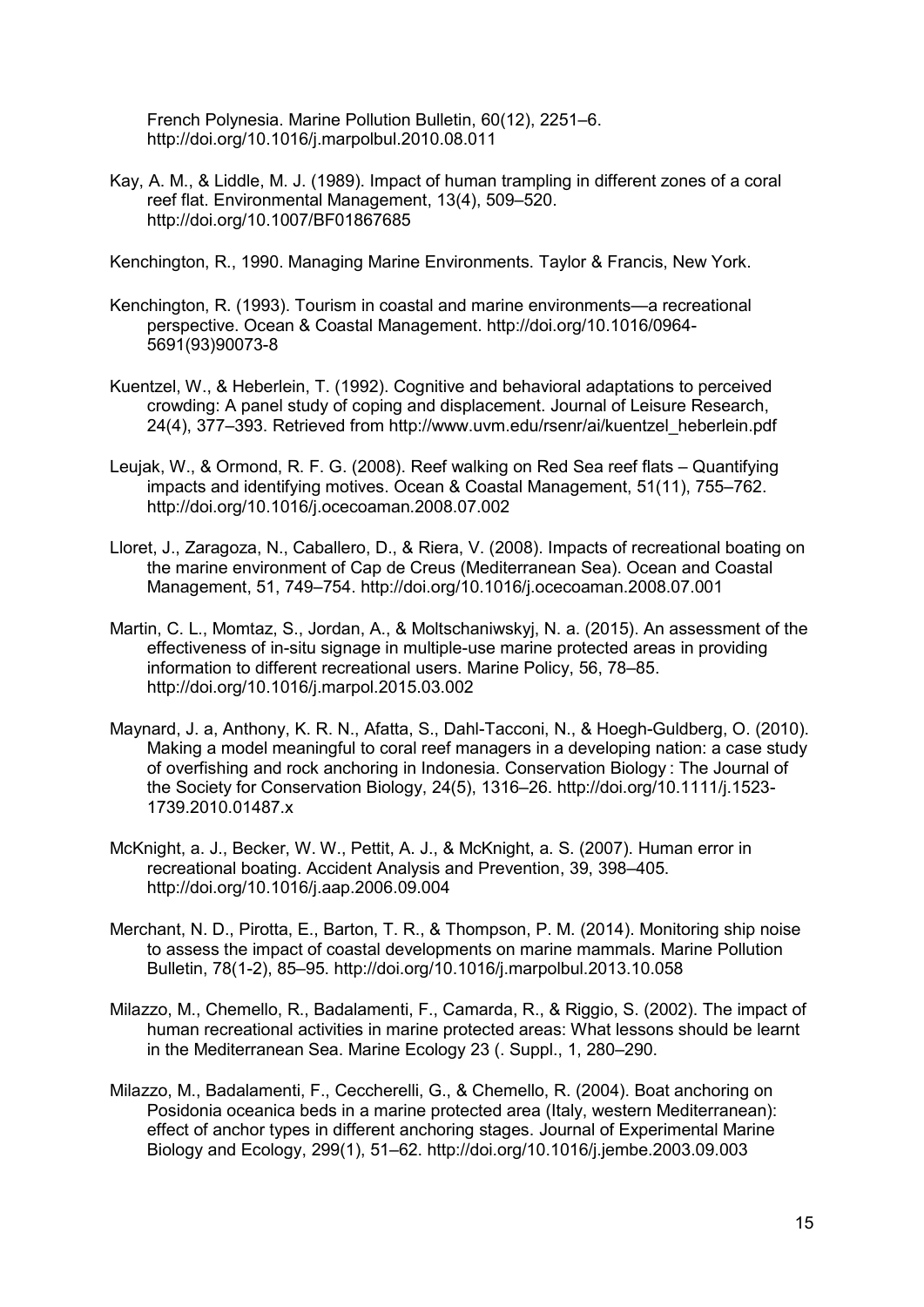- Miller, J. R., & Pikora, T. J. (2008). Alcohol consumption among recreational boaters: Factors for intervention. Accident Analysis and Prevention, 40, 496–501. http://doi.org/10.1016/j.aap.2007.08.004
- Monz, C. A., Cole, D. N., Leung, Y. F., & Marion, J. L. (2010). Sustaining visitor use in protected areas: Future opportunities in recreation ecology research based on the USA experience. Environmental Management, 45, 551–562. http://doi.org/10.1007/s00267- 009-9406-5
- Navarro Jurado, E., Damian, I. M., & Fernández-Morales, A. (2013). Carrying Capacity Model Applied in Coastal Destinations. Annals of Tourism Research, 43, 1–19. http://doi.org/10.1016/j.annals.2013.03.005
- Parnell, P. E., Dayton, P. K., Fisher, R. a, Loarie, C. C., & Darrow, R. D. (2010). Spatial patterns of fishing effort off San Diego: Implications for zonal management and ecosystem function. Ecological Applications, 20(8), 2203–2222. http://doi.org/10.1890/09-1543.1
- Pelletier, D., García-Charton, J. A., Ferraris, J., David, G., Thébaud, O., Letourneur, Y., … Galzin, R. (2005). Designing indicators for assessing the effects of marine protected areas on coral reef ecosystems: A multidisciplinary standpoint. Aquatic Living Resources, 18(August 2015), 15–33. http://doi.org/10.1051/alr:2005011
- Pelletier, D. (2011). Indicators Construction and validation. In J. Claudet (Ed.), Marine Protected Area: A multidisciplinary approach (pp. 247–289). Cambridge: Cambridge University Press.
- Pomeroy, R. S., Watson, L. M., Parks, J. E., & Cid, G. A. (2005). How is your MPA doing? A methodology for evaluating the management effectiveness of marine protected areas. Ocean and Coastal Management, 48(7-8), 485–502. http://doi.org/10.1016/j.ocecoaman.2005.05.004
- Preuss, B. (2012). Évaluation de scénarios de gestion des ressources du lagon Sud-ouest de la Nouvelle-Calédonie : Intégration des connaissances et modélisation spatialement explicite. Thèse de Doctorat, 400. http://doi.org/10.6098/2012NCAL0040
- Rako, N., Fortuna, C. M., Holcer, D., Mackelworth, P., Nimak-Wood, M., Pleslić, G., … Picciulin, M. (2013). Leisure boating noise as a trigger for the displacement of the bottlenose dolphins of the Cres-Lošinj archipelago (northern Adriatic Sea, Croatia). Marine Pollution Bulletin, 68(1-2), 77–84. http://doi.org/10.1016/j.marpolbul.2012.12.019
- Rodgers, K. S., & Cox, E. F. (2003). The effects of trampling on Hawaiian corals along a gradient of human use. Biological Conservation, 112, 383–389. http://doi.org/10.1016/S0006-3207(02)00336-1
- Roman, G. S. J., Dearden, P., & Rollins, R. (2007). Application of zoning and  $\frac{1}{2}$  imits of acceptable change" to manage snorkelling tourism. Environmental Management, 39(6), 819–30. http://doi.org/10.1007/s00267-006-0145-6
- Saphier, A. D., & Hoffmann, T. C. (2005). Forecasting models to quantify three anthropogenic stresses on coral reefs from marine recreation: anchor damage, diver contact and copper emission from antifouling paint. Marine Pollution Bulletin, 51(5-7), 590–8. http://doi.org/10.1016/j.marpolbul.2005.02.033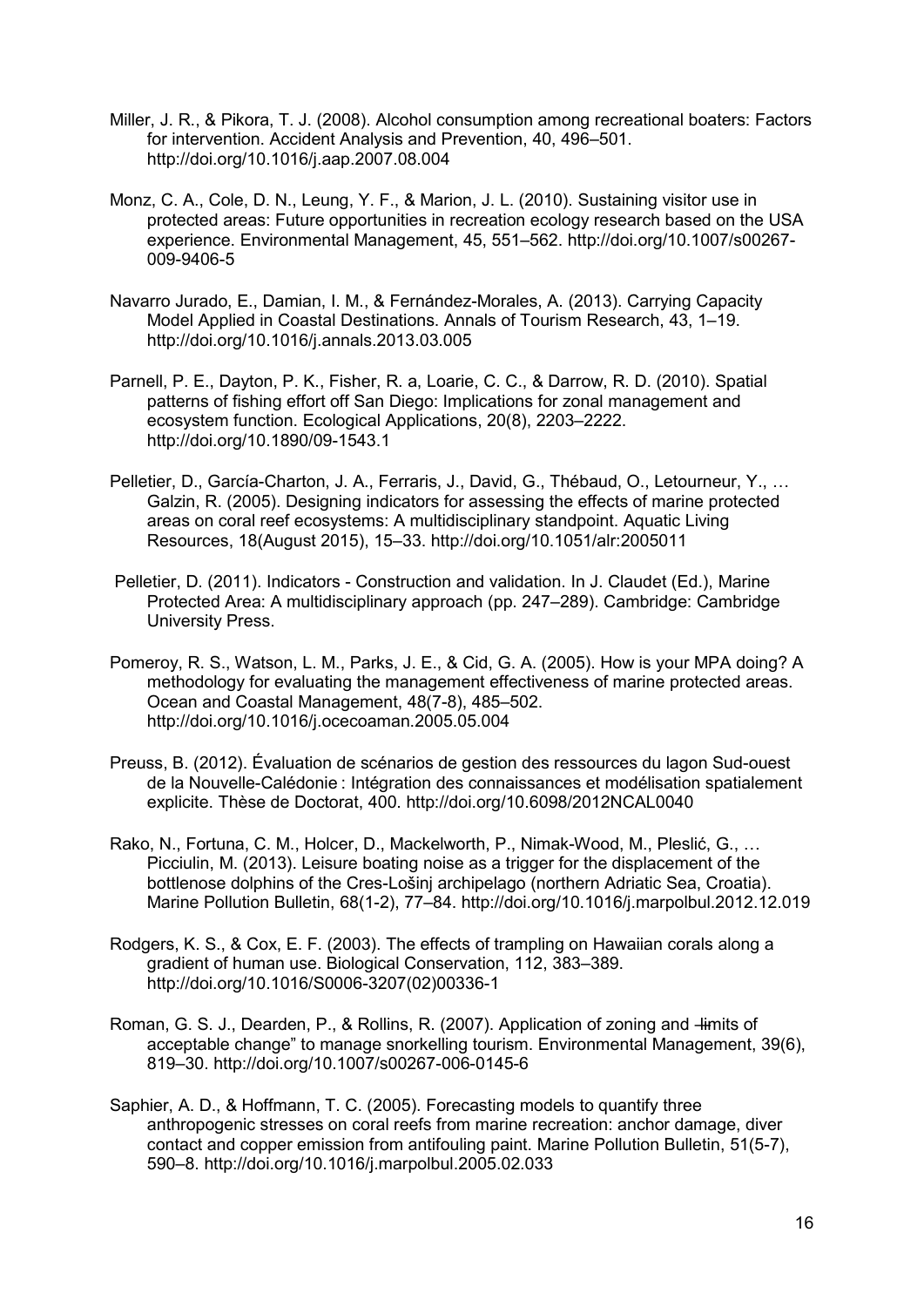- Shivlani, M. P., & Suman, D. O. (2000). Dive operator use patterns in the designated no-take zones of the Florida Keys National Marine Sanctuary (FKNMS). Environmental Management, 25, 647–659.
- Sidman, C. F. ., & Fik, T. J. (2005). Modeling spatial patterns of recreational boaters: vessel, behavioural, and geographic considerations. Leisure Sciences, 27, 175–189. Retrieved from http://search.proquest.com/docview/17670355?accountid=27530
- Slabbekoorn, H., Bouton, N., van Opzeeland, I., Coers, A., ten Cate, C., & Popper, A. N. (2010). A noisy spring: the impact of globally rising underwater sound levels on fish. Trends in Ecology & Evolution, 25(7), 419–27. http://doi.org/10.1016/j.tree.2010.04.005
- Smallwood, C. B., & Beckley, L. E. (2008). Benchmarking Recreational Boating Pressure in the Rottnest Island Reserve, Western Australia. Tourism in Marine Environments. http://doi.org/10.3727/154427308788714821
- Smallwood, C. B., Beckley, L. E., Moore, S. a., & Kobryn, H. T. (2011). Assessing patterns of recreational use in large marine parks: A case study from Ningaloo Marine Park, Australia. Ocean and Coastal Management, 54(4), 330–340. http://doi.org/10.1016/j.ocecoaman.2010.11.007
- Smallwood, C. B., & Beckley, L. E. (2012a). Spatial distribution and zoning compliance of recreational fishing in Ningaloo Marine Park, north-western Australia. Fisheries Research, 125-126, 40–50. http://doi.org/10.1016/j.fishres.2012.01.019
- Smallwood, C. B., Beckley, L. E., & Moore, S. a. (2012b). Influence of Zoning and Habitats on the Spatial Distribution of Recreational Activities in a Multiple-Use Marine Park. Coastal Management, 40(4), 381–400. http://doi.org/10.1080/08920753.2012.692312
- St. Martin, K., & Hall-Arber, M. (2008). The missing layer: Geo-technologies, communities, and implications for marine spatial planning. Marine Policy, 32, 779–786. http://doi.org/10.1016/j.marpol.2008.03.015
- Sutton, S. G. (2005). Factors influencing boater satisfaction in australia's great barrier reef marine park. Tourism in Marine Environments, 2, 13–22. http://doi.org/10.3727/154427305774865778
- Tseng, Y. P., Kyle, G. T., Shafer, C. S., Graefe, A. R., Bradle, T. a., & Schuett, M. a. (2009). Exploring the crowding-satisfaction relationship in recreational boating. Environmental Management, 43, 496–507. http://doi.org/10.1007/s00267-008-9249-5
- Tukey, J. W. (1977). Exploratory Data Analysis. Reading, MA: Addison-Wesley.
- Vallega, A. (2001). Urban waterfront facing integrated coastal management. Ocean and Coastal Management, 44, 379–410. http://doi.org/10.1016/S0964-5691(01)00056-4
- Venables, W. N., & Ripley, B. D. (2003). Modern Applied Statistics With S. Technometrics. Springer-Verlag. http://doi.org/10.1198/tech.2003.s33
- Walker, D. I., Lukatelich, R. J., Bastyan, G., & McComb, A. J. (1989). Effect of boat moorings on seagrass beds near Perth, Western Australia. Aquatic Botany, 36(1), 69–77. http://doi.org/10.1016/0304-3770(89)90092-2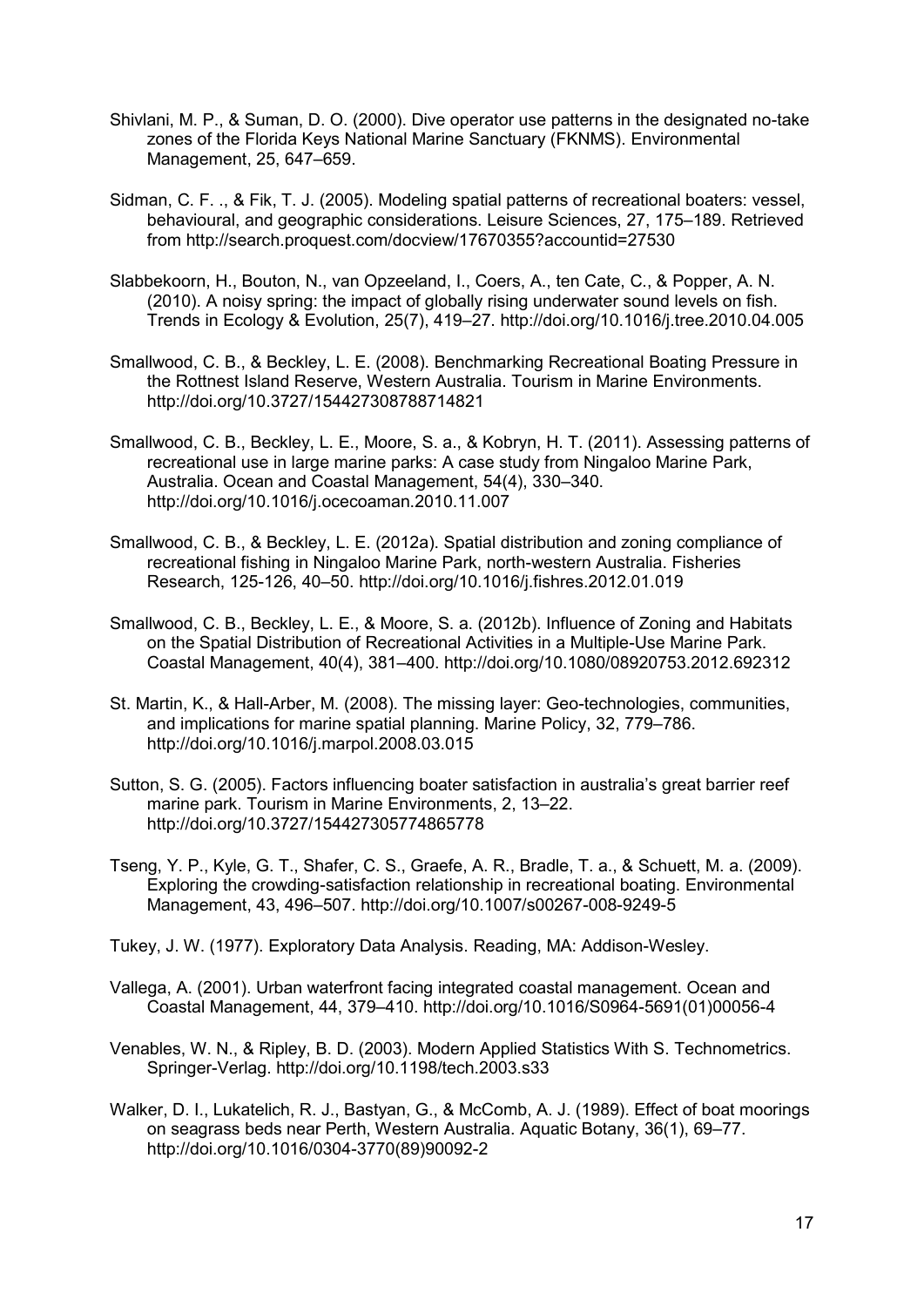- Wantiez, L., Thollot, P., & Kulbicki, M. (1997). Effects of marine reserves on coral reef fish communities from five islands in New Caledonia. Coral Reefs, 16, 215–224. http://doi.org/10.1007/s003380050077
- Wantiez, L., Garrigue, C., & Virly, S. (2004). 3- New Caledonia. In K. Pritchard & T. Wendy (Eds.), Status of coral reefs in the South West Pacific (Reuben Sul, p. 19). Suva, Fiji: University of the South Pacific.
- Whitfield, a K., & Becker, A. (2014). Impacts of recreational motorboats on fishes: A review. Marine Pollution Bulletin, 83(1), 24–31. http://doi.org/10.1016/j.marpolbul.2014.03.055
- Widmer, W. M., & Underwood, a. J. (2004). Factors affecting traffic and anchoring patterns of recreational boats in Sydney Harbour, Australia. Landscape and Urban Planning, 66(2004), 173–183. http://doi.org/10.1016/S0169-2046(03)00099-9
- Wood, L. J., Fish, L., Laughren, J., & Pauly, D. (2008). Assessing progress towards global marine protection targets: shortfalls in information and action. Oryx. http://doi.org/10.1017/S003060530800046X

### **Figure Legends**

**Fig. 1.** Map of the lagoon, islets and reefs facing Noumea, Dumbea and Païta. Reefs and islets named and filled in grey are sites included in this study.

**Fig. 2.** Number of inhabitants per year in Noumea and nearby cities (in numbers/10. black bars) and number of registered boats (grey bars) between 2004 and 2014 (ISEE, 2014).

Fig. 3. Number (left) and density (nb/km<sup>2</sup>) (right) of boats on reefs and islets as a function of year and protection status (inside MPA (grey) and outside MPA (white)). Bold bars indicate median value, limits of boxes indicates the first and third quartiles and tips of vertical bars correspond to the first and ninth deciles.

**Fig. 4.** Number of boats per boat type and overall boat types, per season and per year for weekend days (grey) and weekdays (white). Bold bars indicate median value, limits of boxes first and third quartiles and vertical bars first and ninth deciles.

**Fig. 5.** Overall number of boats per day trip as function of time. Stacked bars represent the number of boats per day trip inside MPAs (grey) and outside MPAs (black). The table below the plot reports for each year the number of peak days per day type and season based on the corresponding threshold: year-specific (dotted lines) and based on all observations (dashed line).

**Fig. 6.** Number of boats observed per day trip, per mooring type for 2008 (white) and 2013 (grey). Horizontal dashed lines represent the total number of permanent moorings for each year. The same letter under two contiguous boxplots indicates a significant difference between corresponding category combinations, based on the post-hoc test (Tukey) at the 5% significance level.

**Fig. 7.** Projection of boat type and mooring type variables on the factorial plan of the factorial correspondent analysis. Site types are projected on factorial plan as illustrative variable.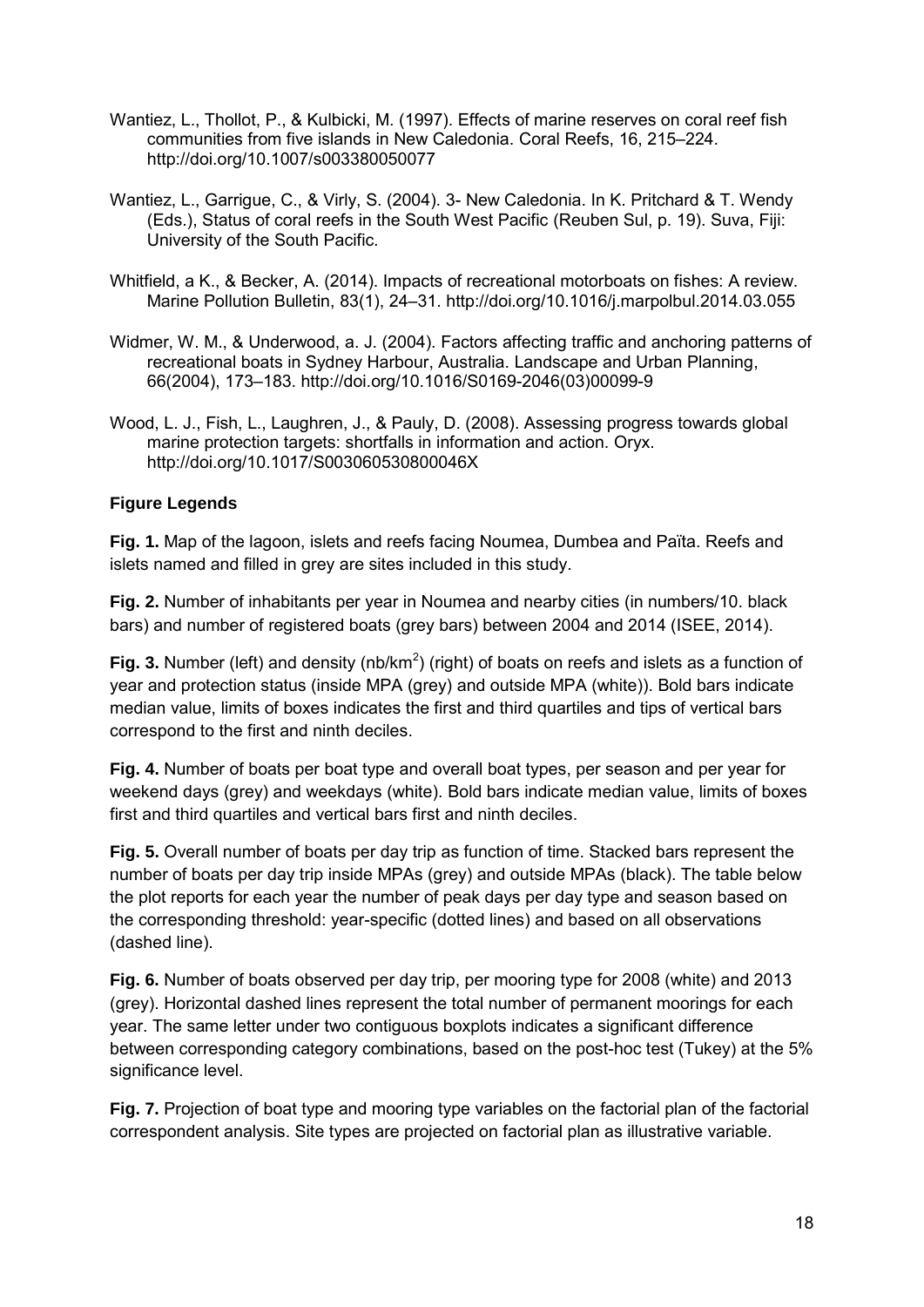

**Fig. 1.** Map of the lagoon, islets and reefs facing Noumea, Dumbea and Païta. Reefs and islets named and filled in grey are sites included in this study.



**Fig. 2.** Number of inhabitants per year in Noumea and nearby cities (in numbers/10. black bars) and number of registered boats (grey bars) between 2004 and 2014 (ISEE, 2014).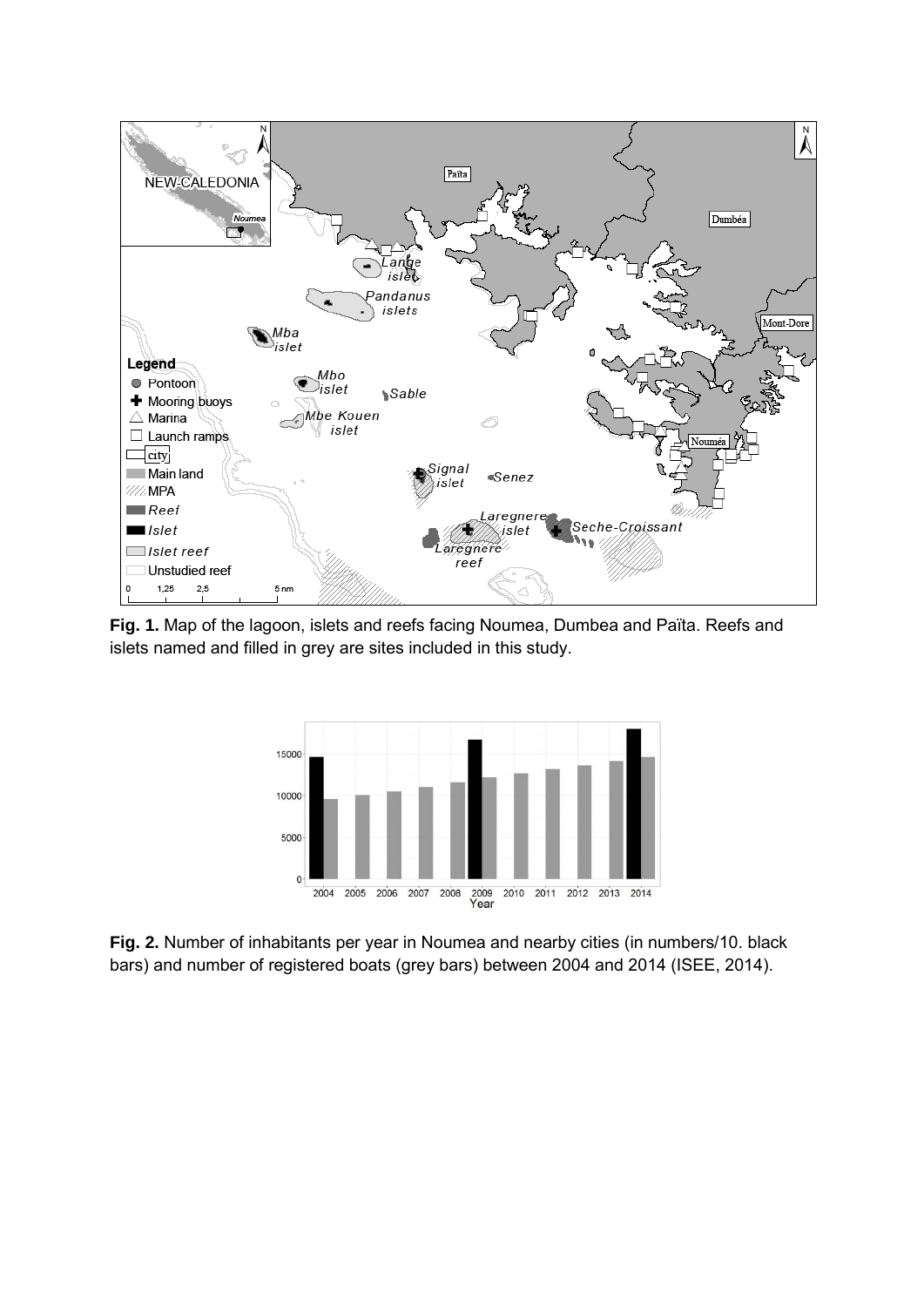| Table 1 |                                                    |         |             |     |
|---------|----------------------------------------------------|---------|-------------|-----|
|         | Number of day trips per year, season and day type. |         |             |     |
|         | Warm season                                        |         | Cool season |     |
| Year    | Weekend day                                        | Weekdav | Weekend dav | Wee |

| Year | Warm season |         | Cool season | Total   |    |
|------|-------------|---------|-------------|---------|----|
|      | Weekend day | Weekday | Weekend day | Weekday |    |
| 2005 |             |         |             |         | 43 |
| 2008 |             |         | 18          |         | 45 |
| 2013 |             |         |             |         | 30 |

#### **Table 2**

Number of sampling day trips per category of weather-related variables.

| <b>Variables</b> | <b>Categories</b> | <b>Number of trips</b> |  |
|------------------|-------------------|------------------------|--|
| Weather score    | Sunny             | 82                     |  |
|                  | Cloudy or rainy   | 36                     |  |
|                  | >10 knots         | 94                     |  |
| Wind speed       | <10 knots         | 24                     |  |
|                  | SSW to ENE        | 81                     |  |
| Wind direction   | SW to NE          | 37                     |  |
|                  |                   |                        |  |

### **Table 3**

Metrics, data distribution and explanatory factors included in each model.

| <b>Metrics</b>                                      | <b>GLM</b> distribution | <b>Factors in complete model</b>                                                                                   | Obs. Nb.             |
|-----------------------------------------------------|-------------------------|--------------------------------------------------------------------------------------------------------------------|----------------------|
| Number of boats<br>per day trip per<br>boat type    | Negative binomial       | day type / weather / season /<br>year / year x day type / year x<br>season                                         | 118 per<br>boat type |
| Odd of peak count<br>in 2005                        |                         |                                                                                                                    | 43                   |
| Odd of peak count<br>in 2008                        |                         | day type / weather / season                                                                                        | 45                   |
| Odd of peak count<br>in 2013                        | <b>Binomial</b>         |                                                                                                                    | 30                   |
| Odd of boat peak<br>count all years                 |                         | day type / weather / season /<br>year / year x day type / year x<br>season                                         | 118                  |
| Number of boats<br>per mooring type<br>per day trip | Negative binomial       | day type / weather / season /<br>year / mooring type / year x<br>day type / year x season / year<br>x mooring type | 75                   |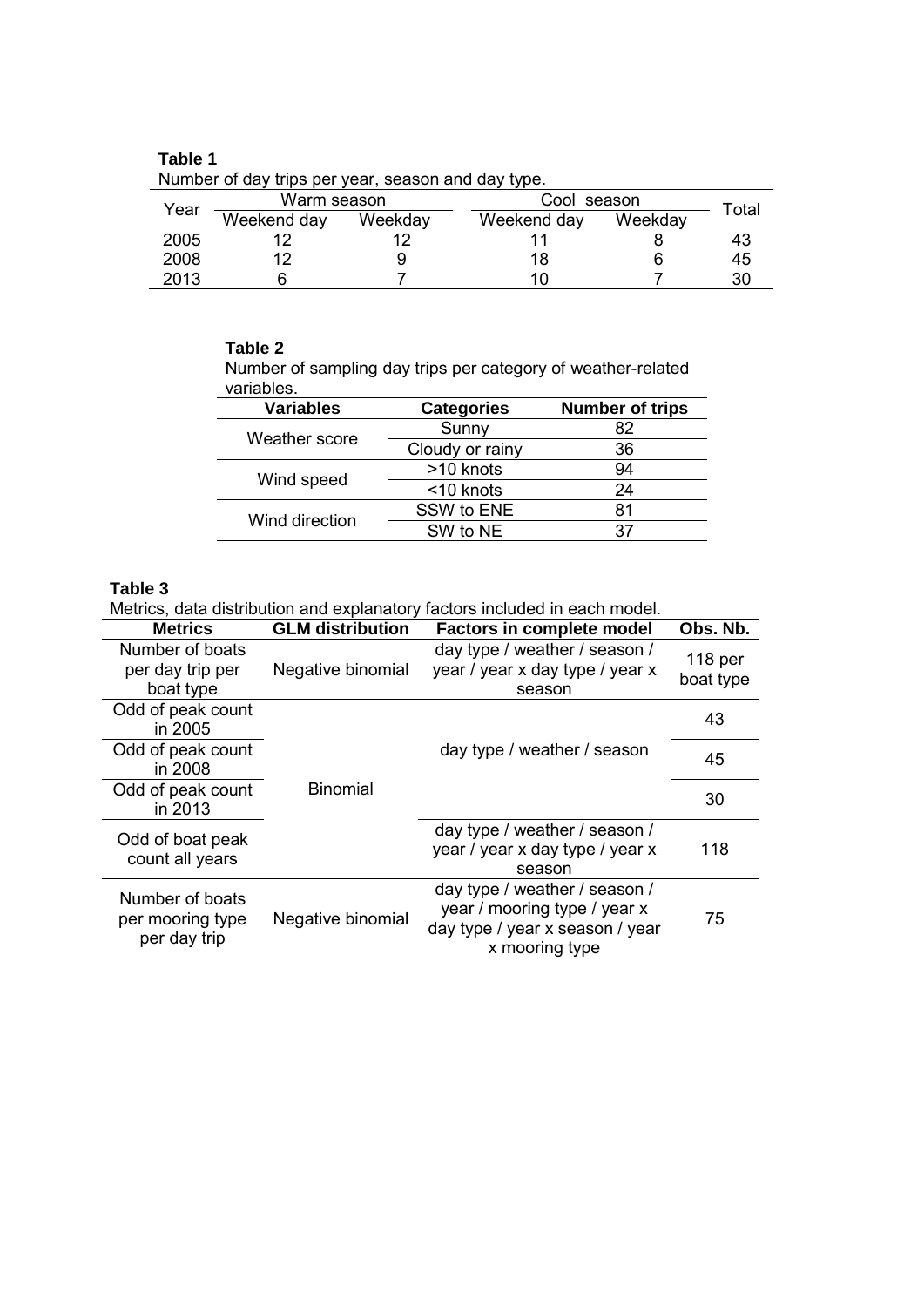

Fig. 3. Number (left) and density (nb/km<sup>2</sup>) (right) of boats on reefs and islets as a function of year and protection status (inside MPA (grey) and outside MPA (white)). Bold bars indicate median value, limits of boxes indicates the first and third quartiles and tips of vertical bars correspond to the first and ninth deciles.

| Table 4                                                                                    |      |                   |                 |                 |                    |  |  |
|--------------------------------------------------------------------------------------------|------|-------------------|-----------------|-----------------|--------------------|--|--|
| Mean number (±variance) of boats per year, site type for all boat types and per boat type. |      |                   |                 |                 |                    |  |  |
|                                                                                            |      |                   | Islets          |                 | Reefs              |  |  |
|                                                                                            |      | Inside MPA        | Outside MPA     | Inside MPA      | <b>Outside MPA</b> |  |  |
|                                                                                            | 2005 | $8.29 \pm 1.25$   | $3.38 \pm 0.38$ | $0.34 \pm 0.01$ | $0.24 \pm 0.01$    |  |  |
| Overall                                                                                    | 2008 | 11.02 $\pm 3.36$  | $8.75 \pm 3.25$ | $0.44 \pm 0.02$ | 0.15 $\pm 0$       |  |  |
|                                                                                            | 2013 | $24.65 \pm 13.51$ | 14.81 ±5.09     | 1.40 $\pm$ 0.12 | $0.18 \pm 0.01$    |  |  |
|                                                                                            | 2005 | $0.75 \pm 0.08$   | $0.04 \pm 0$    | $0 \pm 0$       | $0 \pm 0$          |  |  |
| Jet-ski                                                                                    | 2008 | $0.46 \pm 0.02$   | $0.42 \pm 0.01$ | $0.01 \pm 0$    | $0 \pm 0$          |  |  |
|                                                                                            | 2013 | 1.97 ±0.22        | $0.55 \pm 0.03$ | $0.05 \pm 0$    | $0 \pm 0$          |  |  |
|                                                                                            | 2005 | 4.01 $\pm 0.39$   | 2.14 $\pm 0.16$ | $0.27 \pm 0.01$ | 0.19 $\pm 0$       |  |  |
| Motor boat                                                                                 | 2008 | 5.36 $\pm$ 1.02   | $3.99 \pm 0.71$ | 0.16 $\pm 0$    | $0.05 \pm 0$       |  |  |
|                                                                                            | 2013 | 13.98 ±6.19       | $8.13 \pm 2.36$ | $0.76 \pm 0.05$ | $0.172 \pm 0.01$   |  |  |
|                                                                                            | 2005 | $0.61 \pm 0.03$   | $0.38 \pm 0.01$ | $0.03 \pm 0$    | 0.04 $\pm 0$       |  |  |
| Dinghy                                                                                     | 2008 | 1.22 $\pm$ 0.10   | $2.90 \pm 0.49$ | $0.06 \pm 0$    | $0.06 \pm 0$       |  |  |
|                                                                                            | 2013 | $2.76 \pm 0.35$   | $3.38 \pm 0.21$ | $0.03 \pm 0$    | $0 \pm 0$          |  |  |
|                                                                                            | 2005 | $2.91 \pm 0.25$   | $0.81 \pm 0.05$ | $0.04 \pm 0$    | $0.01 \pm 0$       |  |  |
| Sail boat                                                                                  | 2008 | 3.98 $\pm 0.4$    | 1.44 $\pm$ 0.12 | $0.21 \pm 0.01$ | 0.04 $\pm 0$       |  |  |
|                                                                                            | 2013 | 5.94 ± 0.59       | $2.76 \pm 0.13$ | $0.55 \pm 0.03$ | $0.06 \pm 0$       |  |  |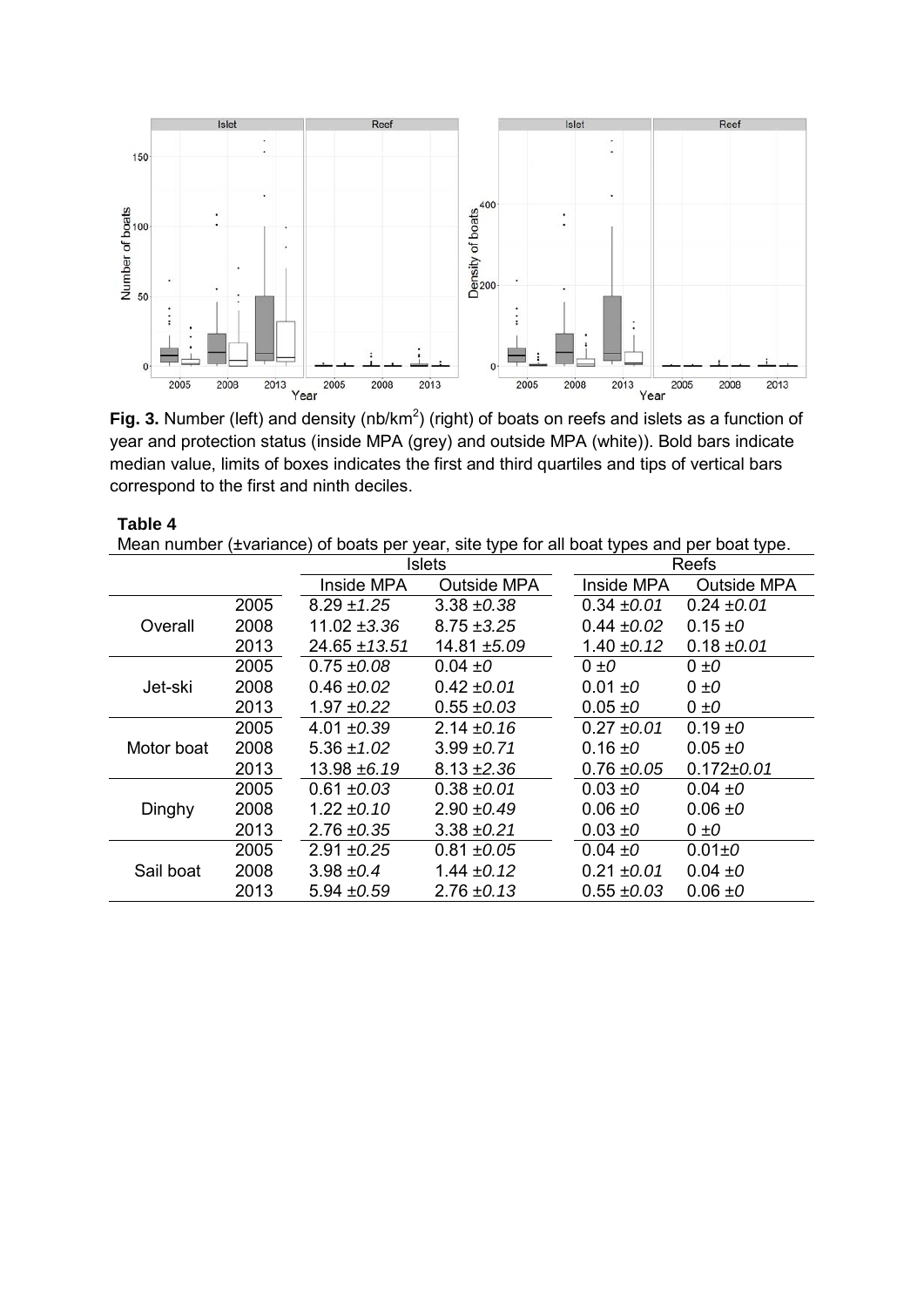#### **Table 5**

Proportion of deviance explained by each temporal factor or interaction of factors (rows) found to significantly influence boat numbers (overall or per boat type, column). The number of observations for each model was 118.

| <b>Factors</b>                               | Sailing boat | Motor boat | Dinghy | Jet-ski | overall |
|----------------------------------------------|--------------|------------|--------|---------|---------|
| Day type                                     | 37.7         | 28         | 11.3   | 9.5     | 31.3    |
| Weather                                      | ns           | 4.8        | 9.6    | ns      | 3.8     |
| <b>Season</b>                                | 3.2          | 3.6        | ns     | 8       | 2.4     |
| Year                                         | 5.8          | 6.9        | 18.3   | 6.9     | 7.9     |
| Year x Day type                              | ns           | 3.2        | 9.6    | 10.1    | 3.8     |
| <b>Year x Season</b>                         | ns           | ns         | ns     | ns      | 2.7     |
| <b>Deviance explained</b><br>by model $(\%)$ | 39           | 52         | 52     | 34      | 59      |

#### **Table 6**

Effects of explanatory factors on the mean number of boats per boat type (\*\*\*: 0.1% significance level, \*\*: 1% significance level, \*: 5% significance level, .: 10% significance level, ns: non-significant). The metric decreases (↓) or increases (↑) with corresponding category relative to the reference category (zero effect). For example, downward arrows for day type or season indicate respectively a decrease of the number of boats during week days relative to weekend days and warm season relative to cold season.

| <b>Effects</b>                                       | <b>Sailing boat</b>                      | <b>Motor boat</b>  | <b>Dinghy</b>      | Jet-ski            | overall            |
|------------------------------------------------------|------------------------------------------|--------------------|--------------------|--------------------|--------------------|
|                                                      | Direction of effect (significance level) |                    |                    |                    |                    |
| <b>Year</b> (2008)                                   |                                          |                    | $\uparrow$ (***)   |                    |                    |
| Year $(2013)$                                        | $\uparrow$ (***)                         | $\uparrow$ (***)   | $\uparrow$ (***)   | ↑ (***)            | ↑ (***)            |
| Day type (Week day)                                  | $\downarrow$ (***)                       | $\downarrow$ (***) |                    |                    | 」(***)             |
| <b>Weather</b> (Cloudy or<br>unusual wind direction) | ns                                       |                    |                    | ns                 |                    |
| <b>Weather</b> (Sunny with<br>low speed wind)        | ns                                       | $\uparrow$ (**)    | $\uparrow$ (***)   | ns                 | ↑ (**)             |
| <b>Season</b> (Warm)                                 | $\uparrow$ (*)                           | $\uparrow$ (**)    | ns                 | $\uparrow$ (**)    |                    |
| Year (2008) x day type<br>(Week day)                 | ns                                       |                    | $\downarrow$ (**)  | $\downarrow$ (.)   |                    |
| Year (2013) x day type<br>(Week day)                 | ns                                       | $\uparrow$ (**)    | $\downarrow$ (***) | $\downarrow$ (***) | $\downarrow$ (***) |
| Year (2008) x Season<br>(Warm)                       | ns                                       | ns                 | ns                 | ns                 | $\uparrow$ (**)    |
| Year (2013) x Season<br>(Warm)                       | ns                                       | ns                 | ns                 | ns                 |                    |
| Intercept                                            | (***)                                    | /***\              | $(\dot{r})$        | $(*)$              | (***)              |
| Deviance explained by<br>the model (%)               | 39                                       | 52                 | 52                 | 34                 | 59                 |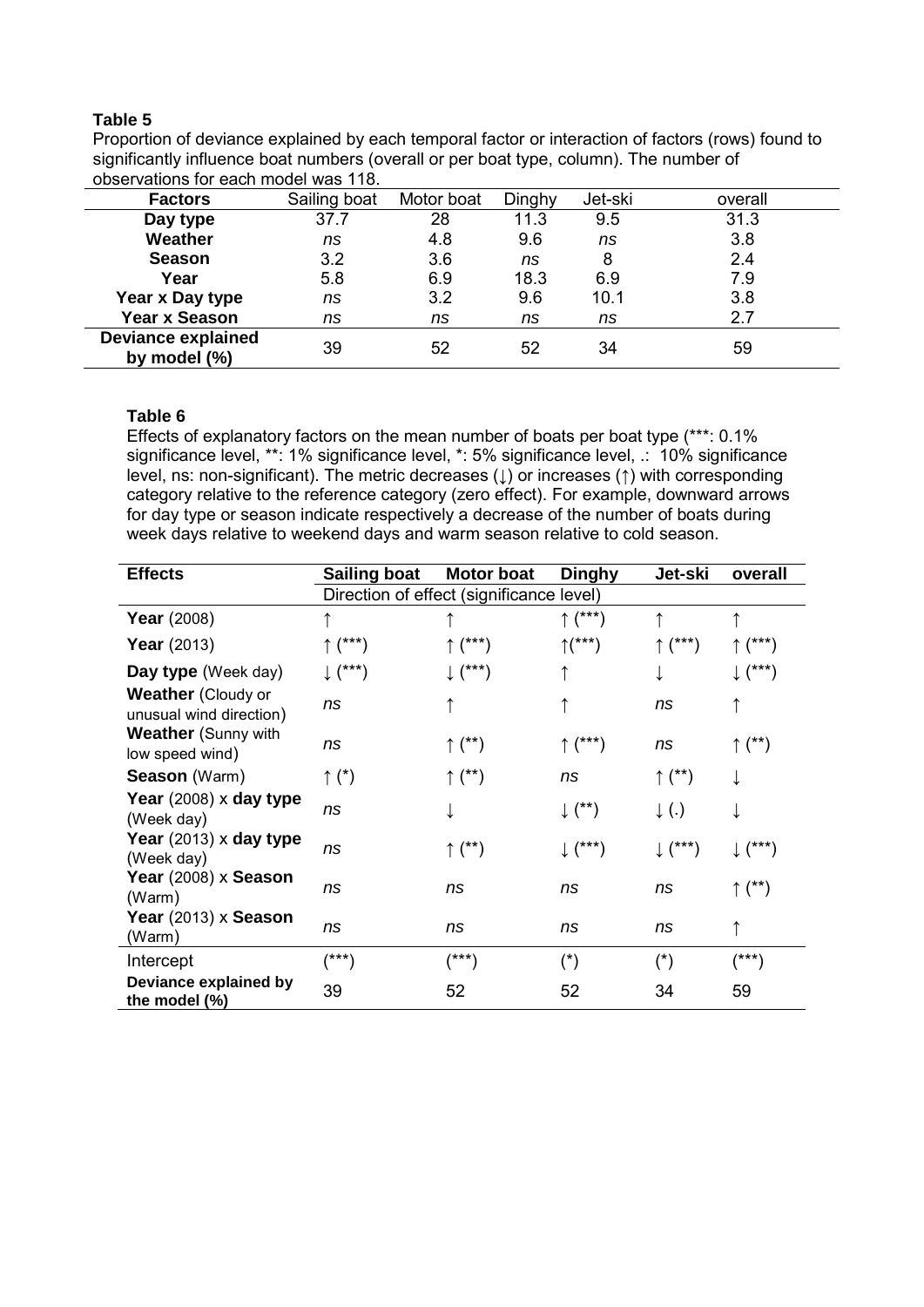

**Fig. 4.** Number of boats per boat type and overall boat types, per season and per year for weekend days (grey) and weekdays (white). Bold bars indicate median value, limits of boxes first and third quartiles and vertical bars first and ninth deciles.



**Fig. 5.** Overall number of boats per day trip as function of time. Stacked bars represent the number of boats per day trip inside MPAs (grey) and outside MPAs (black). The table below the plot reports for each year the number of peak days per day type and season based on the corresponding threshold: year-specific (dotted lines) and based on all observations (dashed line).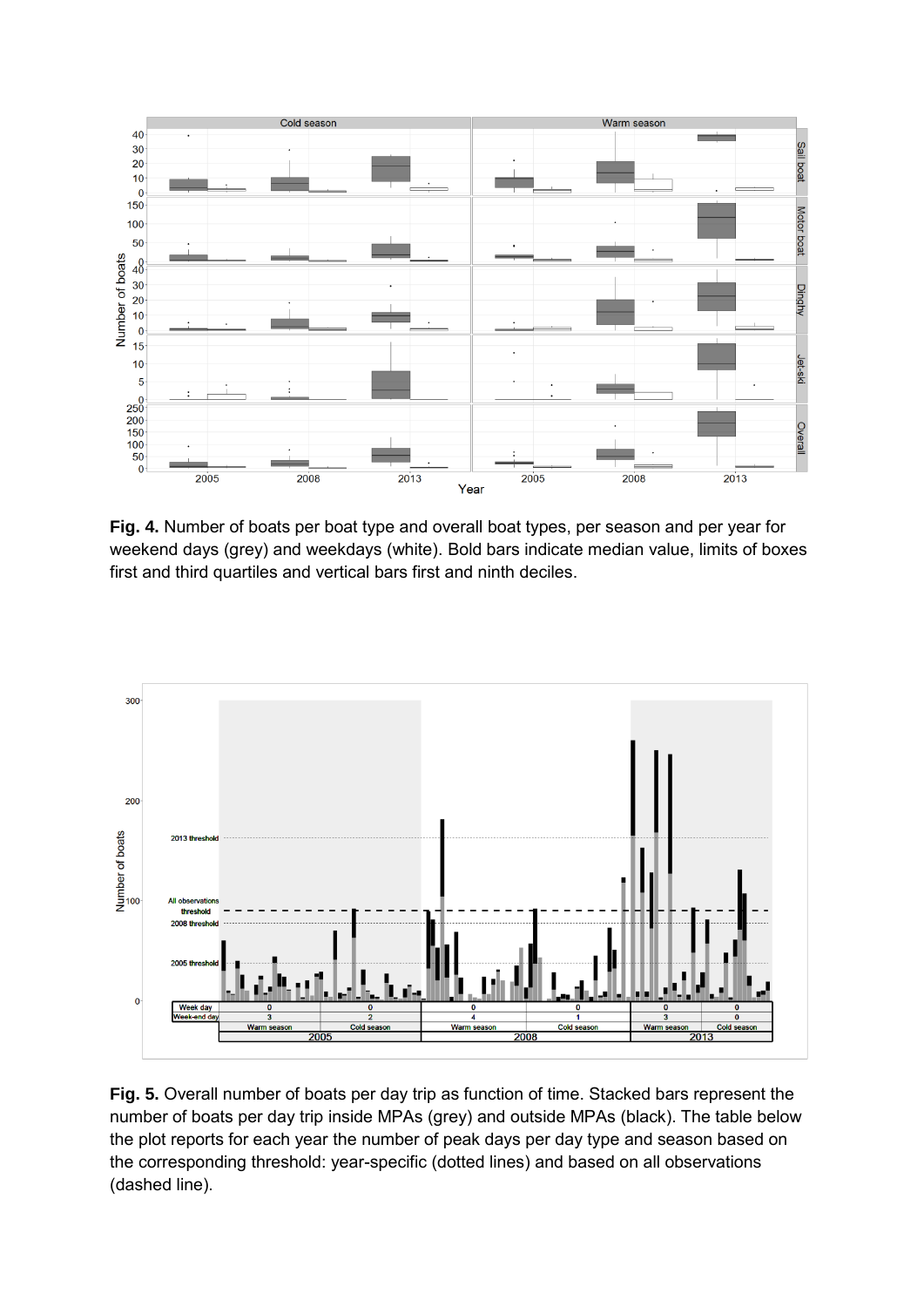#### **Table 7**

Relative proportion of deviance explained on the probability of the occurrence of peaks by each temporal factor and the model for each year and overall observations.

| <b>Parameters</b>               | Occurrence probability of peaks for |      |      |          |  |
|---------------------------------|-------------------------------------|------|------|----------|--|
|                                 | 2005                                | 2008 | 2013 | all obs. |  |
| Day type                        | 22                                  | 13   | 29   | 21       |  |
| Weather                         | ns                                  | 21   | ns   | ns       |  |
| <b>Season</b>                   | ns                                  | ns   | 37   | ns       |  |
| Year                            |                                     | 18   |      |          |  |
| Year x Day type                 | Terms not included in model         |      |      | ns       |  |
| <b>Observation number</b>       | 43                                  | 45   | 30   | 118      |  |
| Deviance explained by model (%) | 22                                  | 35   | 57   | 36       |  |

#### **Table 8**

Key variables affecting the occurrence probability of peak boat numbers (\*\*: 1% significance level, \*: 5% significance level, .: 10% significance level, ns: nonsignificant). The metric decrease (↓) or increase (↑) with corresponding category relative to intercept. For example, downward arrows for day type or season indicate respectively a decrease of the peak boat number during weekdays compared to weekend days and warm season compared to cold season.

|                                                      | <b>Peak occurrence</b>                   |      |                                       |                 |  |
|------------------------------------------------------|------------------------------------------|------|---------------------------------------|-----------------|--|
| <b>Effects</b>                                       | 2005                                     | 2008 | 2013                                  | All obs.        |  |
|                                                      |                                          |      | Direction effect (significance level) |                 |  |
| <b>Year</b> (2008)                                   |                                          |      |                                       |                 |  |
| <b>Year</b> (2013)                                   | Not included in model<br>$\uparrow$ (**) |      |                                       |                 |  |
| Day type (Weekday)                                   |                                          |      |                                       | ↓               |  |
| <b>Weather</b> (Cloudy or unusual wind<br>direction) | ns                                       |      | ns                                    | ns              |  |
| <b>Weather</b> (Sunny with low speed wind)           | ns                                       |      | ns                                    | ns              |  |
| Season (Warm)                                        | ns                                       | ns   | ↑                                     | ns              |  |
| Year (2008) x Day type (Weekday)                     |                                          |      | ns                                    |                 |  |
| Year (2013) x Day type (Weekday)                     | Not included in model                    |      |                                       | ns              |  |
| Intercept                                            | $(\dot{\phantom{a}})$                    | (.)  |                                       | $(\texttt{**})$ |  |
| Deviance explained (%)                               | 22                                       | 35   | 52                                    | 36              |  |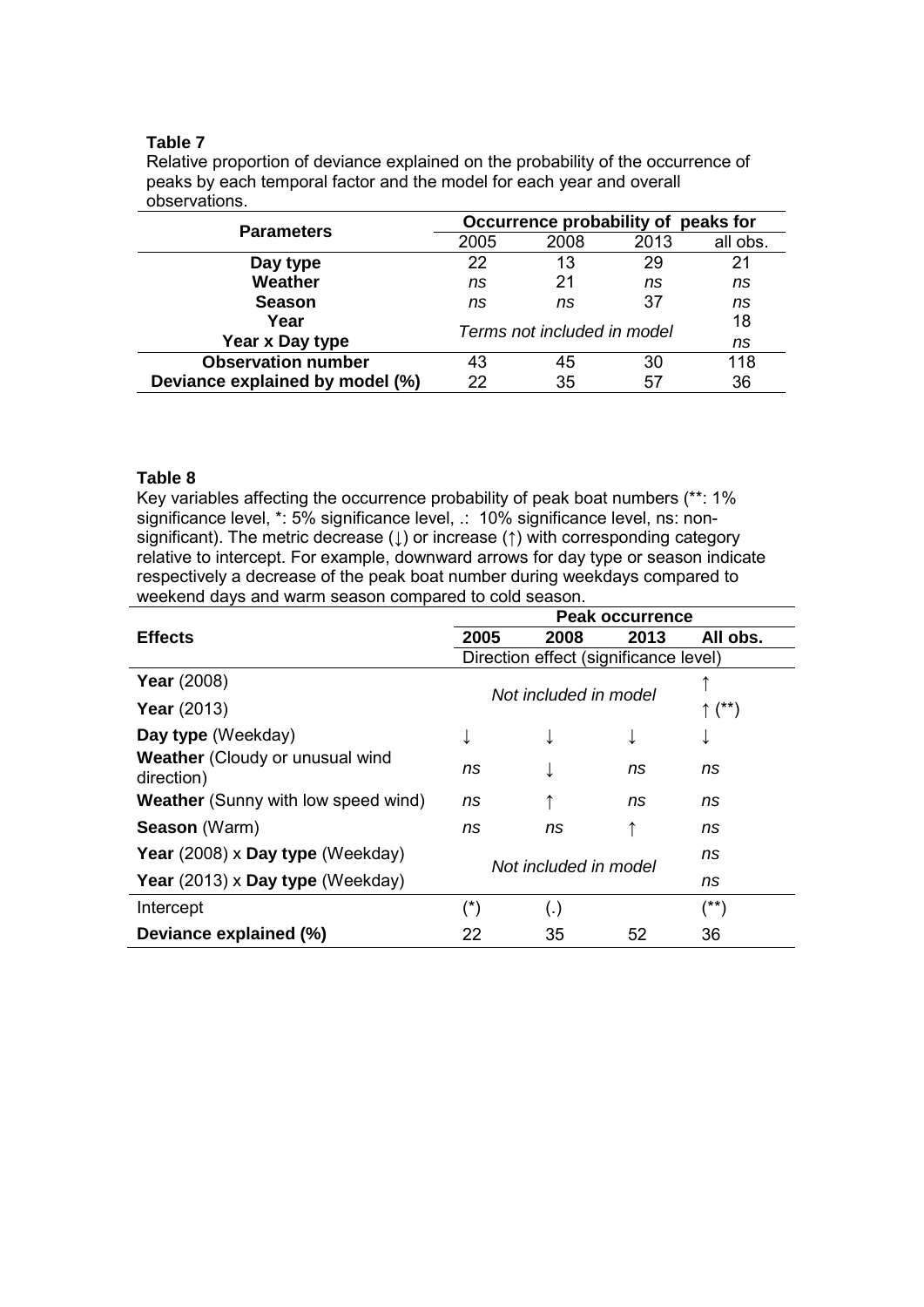

**Fig. 6.** Number of boats observed per day trip, per mooring type for 2008 (white) and 2013 (grey). Horizontal dashed lines represent the total number of permanent moorings for each year. The same letter under two contiguous boxplots indicates a significant difference between corresponding category combinations, based on the post-hoc test (Tukey) at the 5% significance level.